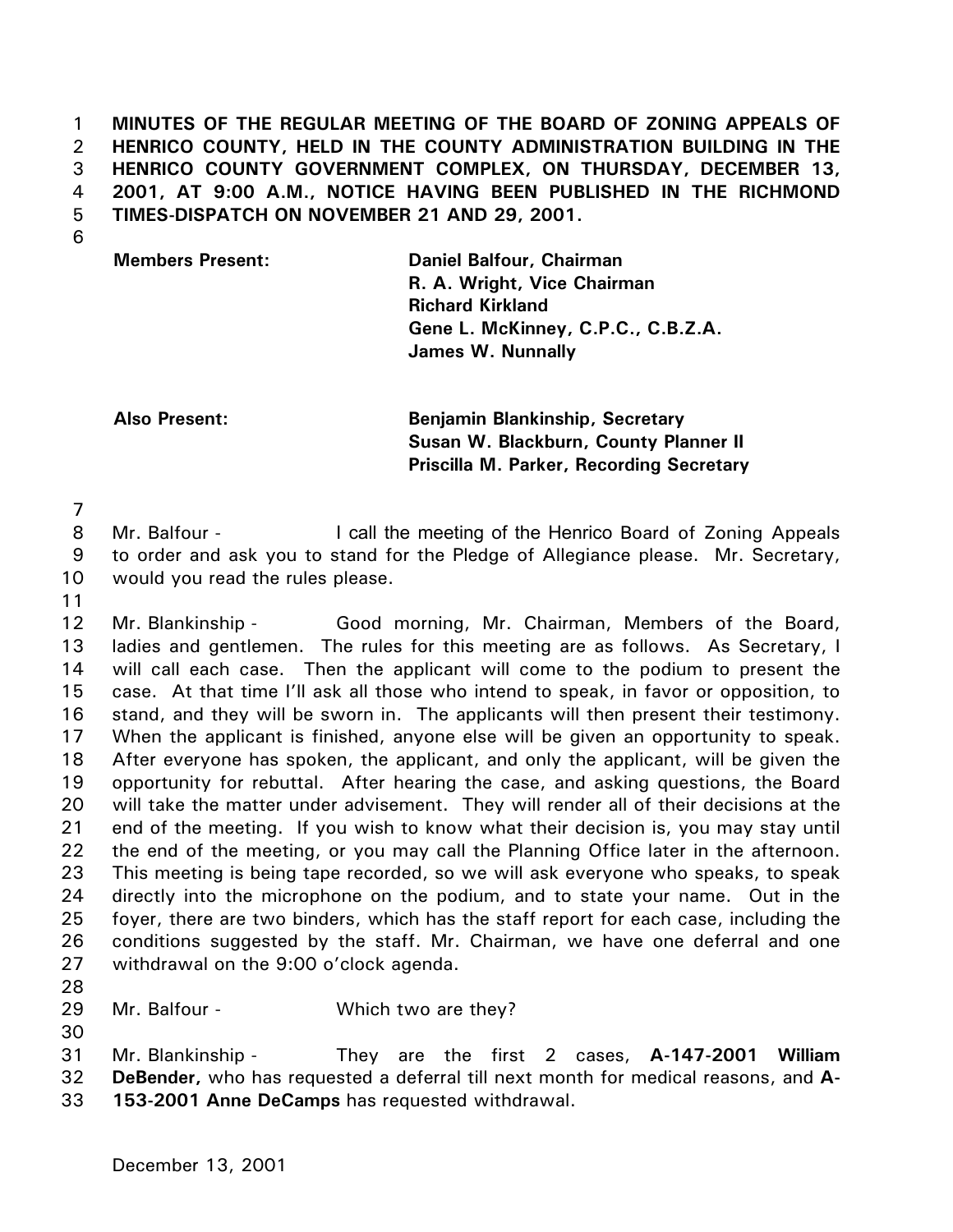34 35 36 Mr. Balfour - **Do I hear a motion that we defer A-147-2001** and allow withdrawal for A-153-2001.

- 38 39 40 41 42 43 44 45 46 **A -147-2001 WILLIAM DEBENDER** requests a variance from Sections 24- 95(i)(2)(b) and 24-95(i) of Chapter 24 of the County Code to build a detached garage at 11416 Wood Brook Court (Rock Springs Estates) (Tax Parcel 13-2-G-14), zoned A-1, Agricultural District (Brookland). The accessory structure height requirement and accessory structure location requirement are not met. The applicant wishes to build a detached garage in the front yard with a height of 16.5 feet, where the Code allows accessory structures in the rear yard with a height of 15.0 feet.
- 48 49 50 51 52 53 Upon a motion by Mr. Kirkland, seconded by Mr. McKinney the Board of Zoning Appeals **deferred** application **A-147-2001** for a variance build a detached garage at 11416 Wood Brook Court (Rock Springs Estates) (Tax Parcel 13-2-G-14). The case was deferred for 30 days, at the request of the applicant, from the December 13, 2001, until the January 24,2002, meeting,
- 54 55 56 Affirmative: Balfour, Kirkland, McKinney, Nunnally, Wright 5 Negative: 0 Absent: 0
- 58 59 60 61 62 63 64 65 66 67 68 **A -153-2001 ANNE H. DECAMPS** requests a variance from Section 24- 95(c)(1) of Chapter 24 of the County Code to build an addition at 9116 University Boulevard (University Heights) (Tax Parcel 101-10-C-B), zoned R-2, One-family Residence District (Tuckahoe). The minimum side yard setback and total side yard setback are not met. The applicant has 4.8 feet minimum side yard setback and 19.2 feet total side yard setback, where the Code requires 7.8 feet minimum side yard setback and 23.4 feet total side yard setback. The applicant requests a variance of 3.0 feet minimum side yard setback and 4.2 feet total side yard setback.
- 69

37

47

57

70 71 72 73 74 After an advertised public hearing and on a motion by Mr. Kirkland, seconded by Mr. McKinney, the Board **granted withdrawal** of application **A-153-2001** for a variance to build an addition at 9116 University Boulevard (University Heights) (Tax Parcel 101-10-C-B). The Board allowed withdrawal without prejudice at the request of the applicant.

- 75
- 76 77 Affirmative: Balfour, Kirkland, McKinney, Nunnally, Wright  $\sim$  5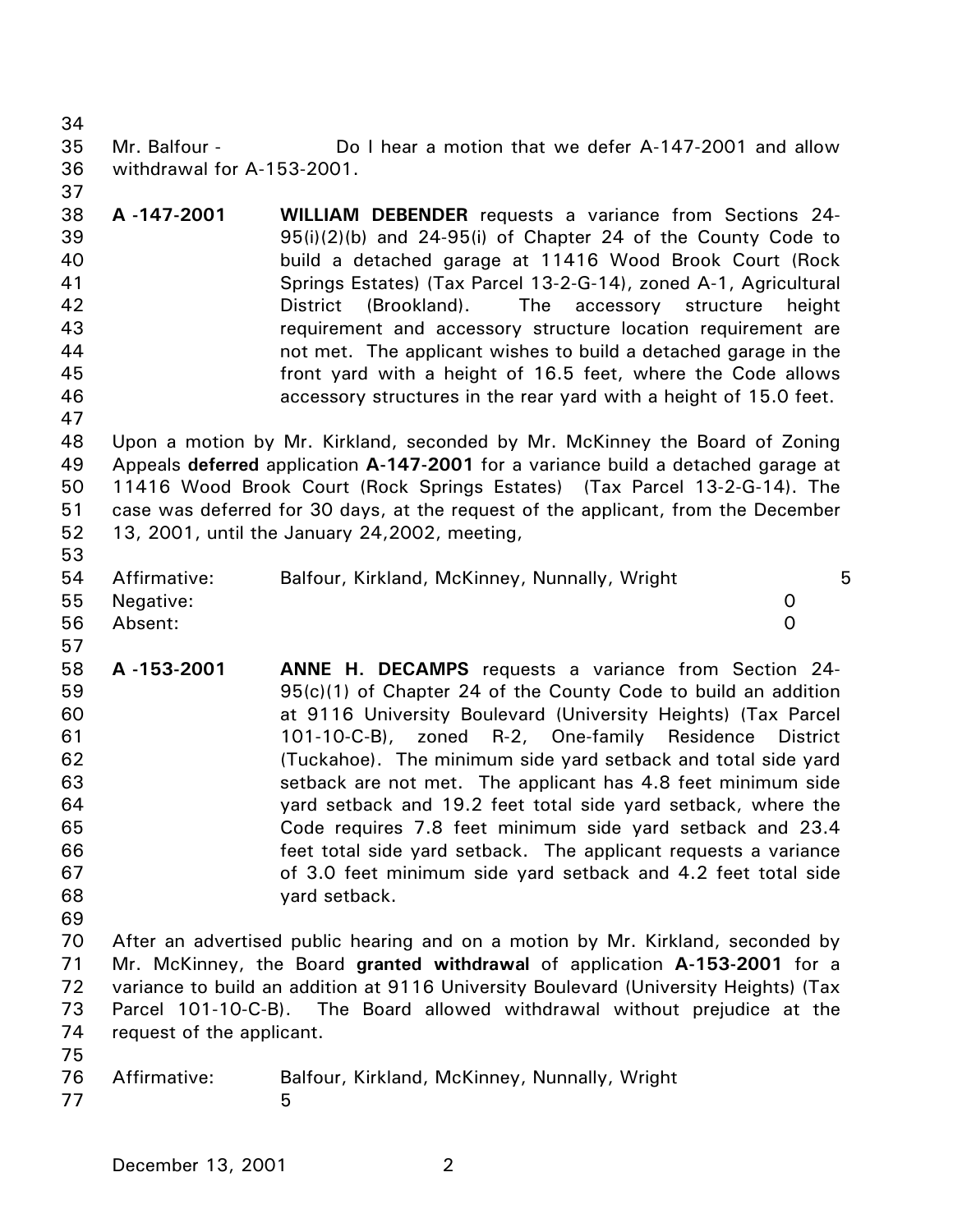| 78<br>79 | Negative:<br>Absent:                                                                | 0<br>$\mathsf{O}$                                                                                                          |  |  |  |
|----------|-------------------------------------------------------------------------------------|----------------------------------------------------------------------------------------------------------------------------|--|--|--|
| 80       |                                                                                     |                                                                                                                            |  |  |  |
| 81       | Mr. Balfour -                                                                       | Call the 9:00 o'clock docket, Mr. Secretary.                                                                               |  |  |  |
| 82       |                                                                                     |                                                                                                                            |  |  |  |
| 83       | A-156-2001                                                                          | ROBERT AND ANNE TERRY request a variance from Section 24-                                                                  |  |  |  |
| 84<br>85 |                                                                                     | 95(k) of Chapter 24 of the County Code to build a detached<br>garage at 1504 Cloister Drive (Tuckahoe Village) (Tax Parcel |  |  |  |
| 86       |                                                                                     | 88-2-U-18), zoned R-2A, One-family Residence District                                                                      |  |  |  |
| 87       |                                                                                     | (Tuckahoe). The minimum side yard setback and rear yard                                                                    |  |  |  |
| 88       |                                                                                     | setback are not met. The applicant has 26 feet side yard                                                                   |  |  |  |
| 89       |                                                                                     | setback and 9 feet rear yard setback, where the Code requires                                                              |  |  |  |
| 90       |                                                                                     | 65 feet side yard setback and 12 feet rear yard setback. The                                                               |  |  |  |
| 91       |                                                                                     | applicants request a variance of 39 feet side yard setback and 3                                                           |  |  |  |
| 92       |                                                                                     | feet rear yard setback.                                                                                                    |  |  |  |
| 93       |                                                                                     |                                                                                                                            |  |  |  |
| 94       | Mr. Balfour -                                                                       | Will all who plan to testify, stand please. Raise your right                                                               |  |  |  |
| 95       | hands and be sworn in.                                                              |                                                                                                                            |  |  |  |
| 96       |                                                                                     |                                                                                                                            |  |  |  |
| 97       | Mr. Blankinship -                                                                   | Do you swear that the testimony you are about to give is                                                                   |  |  |  |
| 98       |                                                                                     | the truth, the whole truth, and nothing but the truth, so help you God?                                                    |  |  |  |
| 99       |                                                                                     |                                                                                                                            |  |  |  |
| 100      | Mr. Balfour -                                                                       | Mr. Terry. You need to state your name first.                                                                              |  |  |  |
| 101      |                                                                                     |                                                                                                                            |  |  |  |
| 102      | Mr. Terry -                                                                         | I do. Robert Terry. I don't know what kind of testimony                                                                    |  |  |  |
| 103      |                                                                                     | to give. My wife and I've gotten to the point that we can afford to have a garage,                                         |  |  |  |
| 104      | because our kids aren't at home anymore, and I'm frankly tired of shoveling my      |                                                                                                                            |  |  |  |
| 105      | driveway out of the street. I've done it for about 35 years since we've been in     |                                                                                                                            |  |  |  |
| 106      | that house. We would like to build a garage. Both of us are planning to retire very |                                                                                                                            |  |  |  |
| 107      | soon. I've got a knee replacement; I don't want to slip on any ice out back, so I'd |                                                                                                                            |  |  |  |
| 108      |                                                                                     | like to have sort of a safe way to get from the car into the house.                                                        |  |  |  |
| 109      |                                                                                     |                                                                                                                            |  |  |  |
| 110      | Mr. Balfour -                                                                       | Are there any questions for Mr. Terry?                                                                                     |  |  |  |
| 111      |                                                                                     |                                                                                                                            |  |  |  |
| 112      | Mr. Wright-                                                                         | This garage will be built actually to the left side of your                                                                |  |  |  |
| 113      | house as you face the street, is that correct?                                      |                                                                                                                            |  |  |  |
| 114      |                                                                                     |                                                                                                                            |  |  |  |
| 115      | Mr. Terry -                                                                         | The front of the house is on Cloister Drive, so it's actually                                                              |  |  |  |
| 116      | behind the house.                                                                   |                                                                                                                            |  |  |  |
| 117      |                                                                                     |                                                                                                                            |  |  |  |
| 118      | Mr. Wright-                                                                         | I see, it's a corner, so it's behind the house, but you've                                                                 |  |  |  |
| 119      |                                                                                     | got a reverse corner lot. That's evidently what's causing the problem.                                                     |  |  |  |
| 120      |                                                                                     |                                                                                                                            |  |  |  |
| 121      | Mr. Terry -                                                                         | Yes, that's it, because we're on a cul-de-sac.                                                                             |  |  |  |
|          |                                                                                     |                                                                                                                            |  |  |  |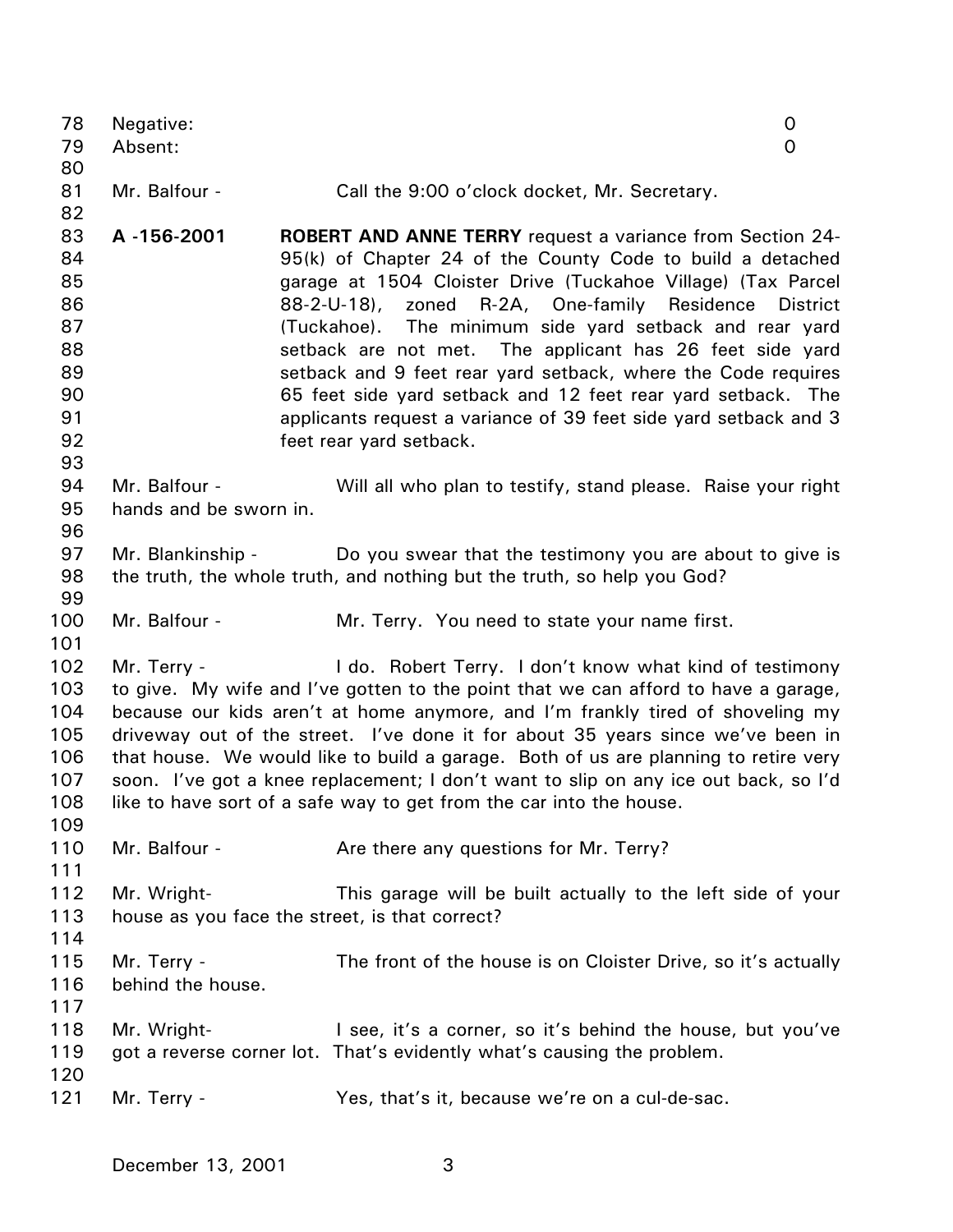| 122 |                                              |                                                                                     |
|-----|----------------------------------------------|-------------------------------------------------------------------------------------|
| 123 | Mr. Balfour-                                 | And you've read the 2 conditions that are attached to                               |
| 124 | your application?                            |                                                                                     |
| 125 |                                              |                                                                                     |
| 126 | Mr. Terry -                                  | Frankly, no I haven't. I didn't see them.                                           |
| 127 |                                              |                                                                                     |
| 128 | Mr. Balfour-                                 | Page 2 of 2.                                                                        |
| 129 |                                              |                                                                                     |
| 130 | Mr. Terry -                                  | At the top of the page?                                                             |
| 131 |                                              |                                                                                     |
| 132 | Mr. Balfour-                                 | No, it says <b>Suggested Conditions</b> : in the middle of the                      |
| 133 | page.                                        |                                                                                     |
| 134 |                                              |                                                                                     |
| 135 | Mr. Terry -                                  | No, all I've got is this thing I picked up out front.                               |
| 136 |                                              |                                                                                     |
| 137 | Mr. Blankinship -                            | You don't have the staff report?                                                    |
| 138 |                                              |                                                                                     |
| 139 | Mr. Terry -                                  | No, nobody ever sent me anything.                                                   |
| 140 |                                              |                                                                                     |
| 141 | Mr. Wright-                                  | What the conditions say is, "1. Only the improvements                               |
| 142 |                                              |                                                                                     |
| 143 | that's pretty obvious,                       |                                                                                     |
| 144 |                                              |                                                                                     |
| 145 | Mr. Balfour-                                 |                                                                                     |
| 146 |                                              | and that you're going to comply with the Chesapeake                                 |
| 147 |                                              | Bay Preservation Act and get your building permit applications straight. You've got |
| 148 |                                              | to do both anyway Are there any other questions?                                    |
|     |                                              |                                                                                     |
| 149 | Mr. Wright-                                  | What's located on the west side of your lot, or the side                            |
| 150 | where the garage is going to be constructed? |                                                                                     |
| 151 |                                              |                                                                                     |
| 152 | Mr. Terry -                                  | What's back there? Absolutely nothing, but a bunch of                               |
| 153 | trees.                                       |                                                                                     |
| 154 |                                              |                                                                                     |
| 155 | Mr. Wright-                                  | There's no house there?                                                             |
| 156 |                                              |                                                                                     |
| 157 | Mr. Terry -                                  | There's a small utility shed out back that's going to be                            |
| 158 | removed when the garage is built.            |                                                                                     |
| 159 |                                              |                                                                                     |
| 160 | Mr. Wright-                                  | I'm talking about on the lot next to you.                                           |
| 161 |                                              |                                                                                     |
| 162 | Mr. Terry -                                  | Oh behind me? Yes, there's a house back there.                                      |
| 163 |                                              |                                                                                     |
| 164 | Mr. Wright-                                  | That house fronts on Creekside Court?                                               |
| 165 |                                              |                                                                                     |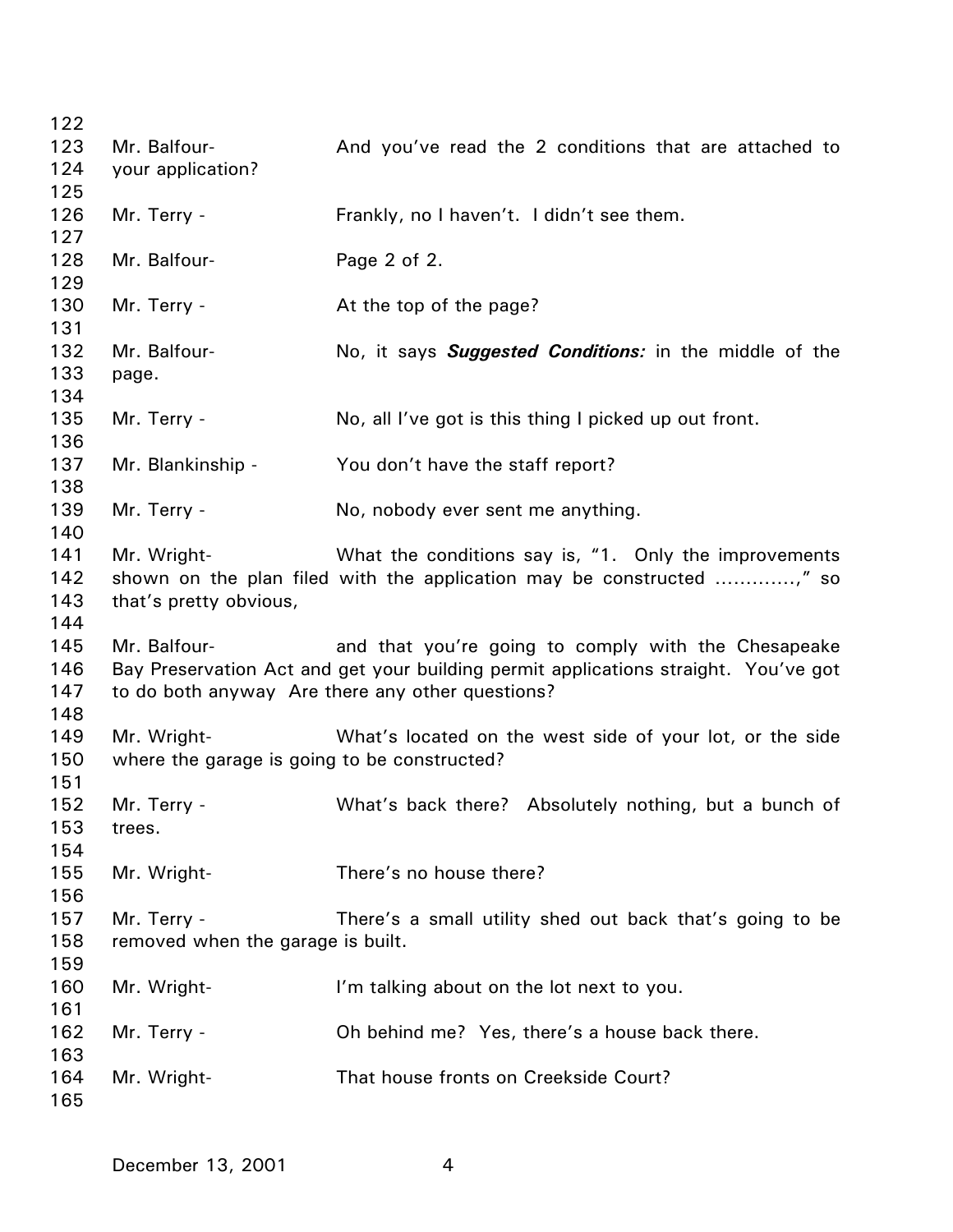166 167 168 169 170 171 172 173 174 175 176 177 178 179 180 181 182 183 184 185 186 187 188 189 190 191 192 193 194 195 196 197 198 199 200 201 202 203 204 205 206 207 208 209 Mr. Terry - Yes that's true. I went around and got all of my neighbors in that entire cul-de-sac, anybody right there, to sign a letter, that they were aware that I was building this, and they didn't have any problem with it. Mr. Balfour - Any other questions? Thank you Mr. Terry. After an advertised public hearing and on a motion by Mr. Wright, seconded by Mr. Kirkland, the Board **granted** application **A-156-2001** for a variance to build a detached garage at 1504 Cloister Drive (Tuckahoe Village) (Tax Parcel 88-2-U-18). The Board granted the variance subject to the following conditions: 1. Only the improvements shown on the plan filed with the application may be constructed pursuant to this approval. No substantial changes or additions to the layout may be made without the approval of the Board of Zoning Appeals. Any additional improvements shall comply with the applicable regulations of the County Code. 2. At the time of building permit application, the applicant shall submit the necessary information to the Department of Public Works to ensure compliance with the requirements of the Chesapeake Bay Preservation Act and the code requirements for water quality standards. Affirmative: Balfour, Kirkland, McKinney, Nunnally, Wright  $5<sub>5</sub>$ Negative: 0 Absent: 0 The Board granted this request, as it found from the evidence presented that, due to the unique circumstances of the subject property, strict application of the County Code would produce undue hardship not generally shared by other properties in the area, and authorizing this variance will neither cause a substantial detriment to adjacent property nor materially impair the purpose of the zoning regulations. Mr. Balfour - Next case. Mr. Blankinship - Mr. Chairman, the next 2 cases are companions; shall I call them together? Mr. Balfour - That will be fine. **A -157-2001 ROBERT A. WIEDER** requests a variance from Sections 24- 95(i)(2)(d), 24-95(i)(2)(a), 24-95(c)(4) and 24-95(b)(6) of Chapter 24 of the County Code to allow an existing house to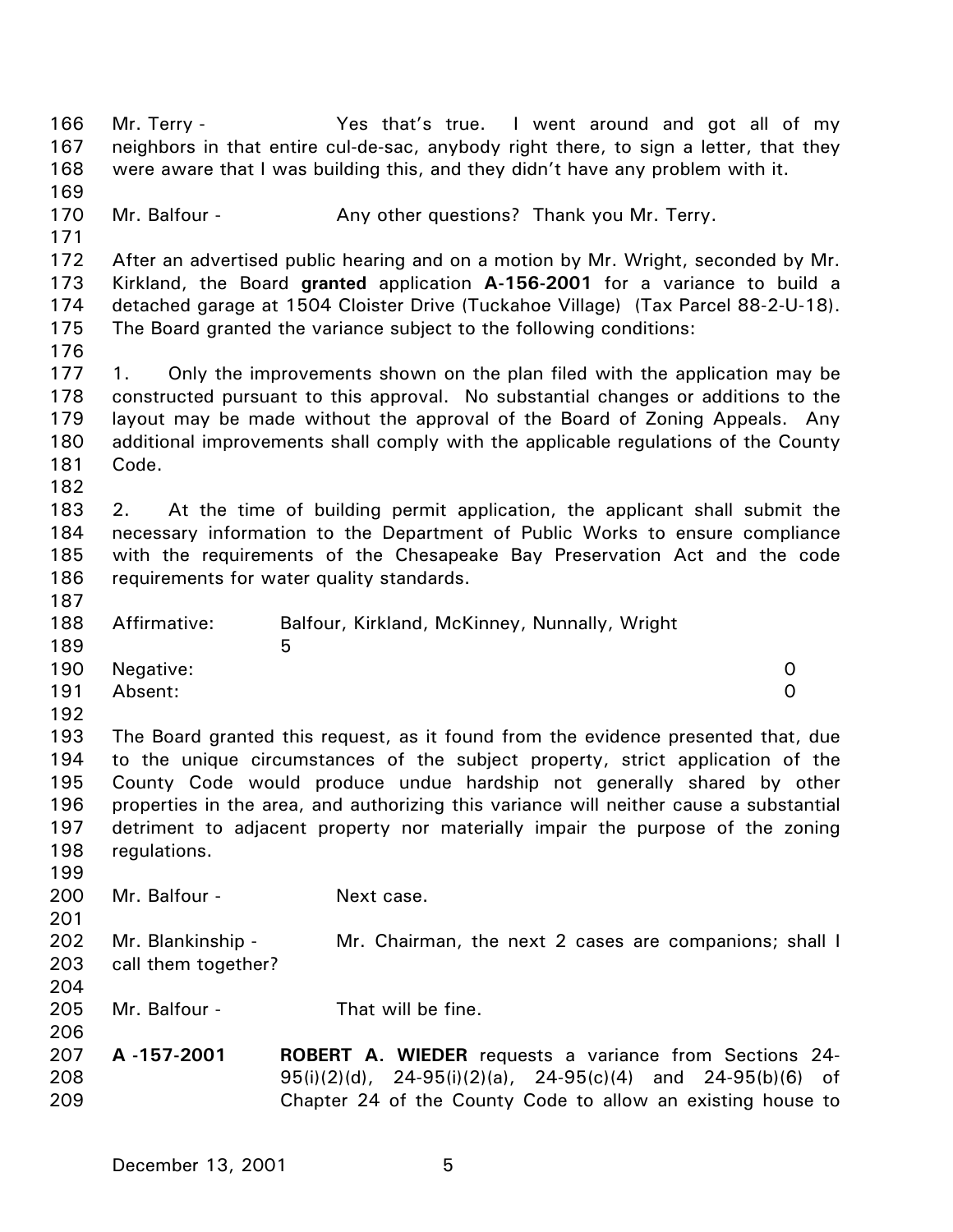210 211 212 213 214 215 216 217 218 219 220 221 222 223 224 remain at 2308 Clarke Street (Parkview) (Tax Parcel 94-15-14- 13), zoned R-4, One-family Residence District (Brookland). The accessory structure location requirement, accessory structure size, front yard setback, and total lot area requirement are not met. The applicant has 5,748 square feet total lot area, 17.4 feet front yard setback, 728 square feet of accessory structure area, 2.1 feet side yard setback and 1.0 feet rear yard setback where the Code requires 6,000 square feet total lot area, 35 feet front yard setback, 682.5 square feet of accessory structure area, 3.0 feet side yard setback and 3.0 feet rear yard setback. The applicant requests a variance of 252 square feet total lot area, 17.6 feet front yard setback, 45.5 square feet accessory structure area, 0.9 feet side yard setback and 2.0 feet rear yard setback.

225 226 227 228 229 230 231 232 **A -158-2001 ROBERT A. WIEDER** requests a variance from Section 24- 95(b)(6) of Chapter 24 of the County Code to build a single family house at 2306 Clarke Street (Parkview) (Tax Parcel 94- 15-14-14), zoned R-4, One-family Residence District (Brookland). The total lot area requirement is not met. The applicant has 5748.5 square feet total lot area, where the Code requires 6,000 square feet total lot area. The applicant requests a variance of 251.5 square feet total lot area.

234 235 Mr. Balfour - **Any others plan to testify?** Raise your right hand, please. Do you plan to testify? Will you please stand to be sworn in at the same time?

- 237 238 Mr. Blankinship - Do you swear that the testimony you are about to give is the truth, the whole truth, and nothing but the truth, so help you God?
- 240 Mr. Balfour - State your name please, and proceed.
- 242 243 244 245 246 Mr. Wieder - The Letter My name is Robert Wieder. When I purchased the home in '73, one of the selling points was the large saleable lot, at least that's what I was told at the time. At the time of my divorce, ex's lawyer also treated the property as a saleable lot, so I was somewhat penalized a little bit more on the settlement, because it was a saleable lot.
- 247 248

249

233

236

239

241

Mr. Wright- You say they treated it as a saleable lot?

250 251 252 253 Mr. Wieder - Yes, for all these, almost 30 years I've thought that it was a saleable lot, and at this point in time in my life, I'm planning on selling the house and would like to recoup as much of the losses as I can, that I've had over the years by breaking up the property and having it sold as a saleable lot and then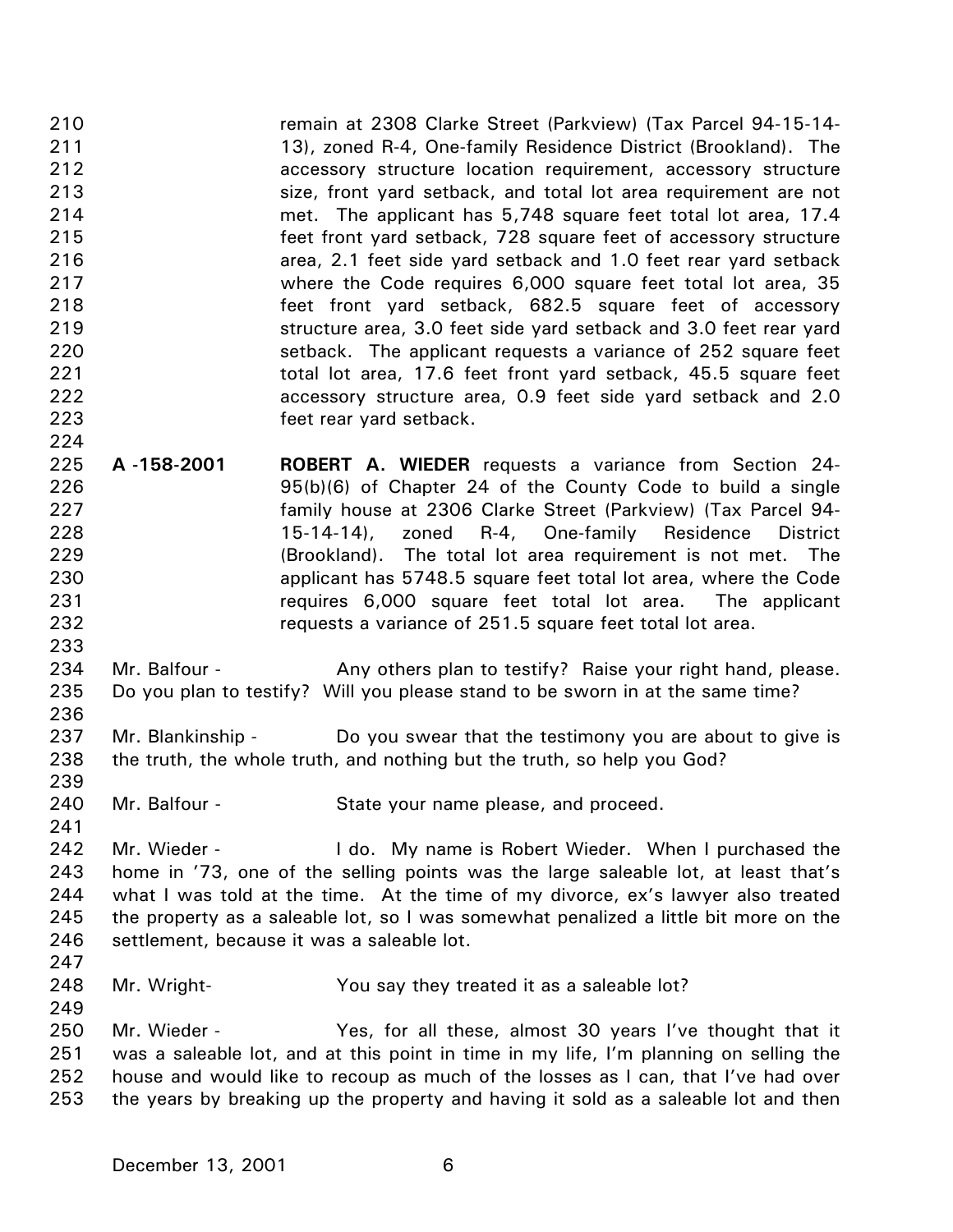254 255 256 257 258 259 260 261 262 263 264 265 266 267 268 269 270 271 272 273 274 275 276 277 278 279 280 281 282 283 284 285 286 287 288 289 290 291 292 293 294 295 296 297 a single house dwelling, and I know that it's been done in the neighborhood and neighborhoods throughout the years, with lots the same size and 90% of lots in my area are exactly the same size. Mr. Balfour - The Have you already got a contract to sell, subject to this approval? Mr. Wieder - Yes sir. Mr. Balfour - The Any questions by members of the Board? Mr. Kirkland - The Mr. Wieder, how long has the house next to the lot been for sale? Mr. Wieder - That house was foreclosed on earlier this year; it was purchased, and it's been up for sale by the new owners for the last couple of months, say 3 months. Mr. Kirkland - So you've got a buyer for your lot right now, if this is passed? Mr. Wieder - Yes sir. Mr. Wright- **How long have you owned your particular house?** Mr. Wieder - Since 1973. Mr. Wright- You bought that and the lot with it, altogether? Mr. Wieder - Yes sir. Mr. Balfour - Any other questions of Board members? Thank you, Mr. Wieder. Do you want to testify sir? If you want to talk, you'll have to come down and make your comments, so we can pick it up on the recorder. Mr. Witten - The My name is Mike Witten. I'm the realtor that's involved in the sale of this lot to a builder, to build a new single-family dwelling on it, and I just want to say that it's sort of conforming to every other house and lot on the street, so it's not an exceptional thing, and I think it would make an improvement to the neighborhood. Mr. Nunnally- What size home do you think he should put in there? One story?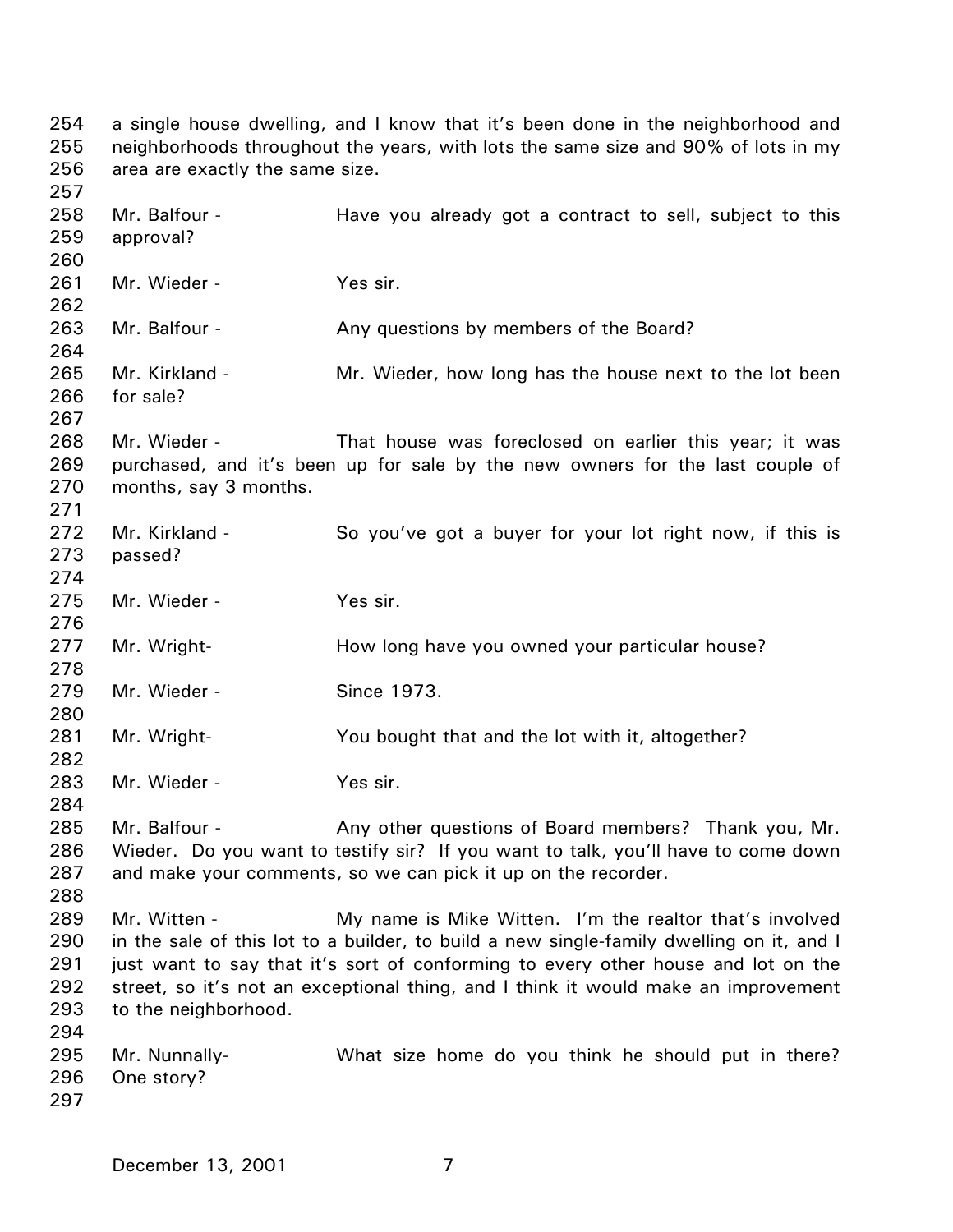298 299 300 301 302 303 304 305 306 307 308 309 310 311 312 313 314 315 316 317 318 319 320 321 322 323 324 325 326 327 328 329 330 331 332 333 334 335 336 337 338 339 340 Mr. Witten - Square footage-wise? Fourteen, fifteen hundred square feet probably. Story and a half, a little Cape Cod, sort of looks like the neighborhood. Mr. Balfour - Any other questions. Thank you. After an advertised public hearing and on a motion by Mr. Kirkland, seconded by Mr. Nunnally, the Board **granted** application **A-157-2001** for a variance to allow an existing house to remain at 2308 Clarke Street (Parkview) (Tax Parcel 94-15-14- 13). The Board granted the variance subject to the following condition: 1. This approval is only for the front yard setback, lot area, the size of the accessory structure and its setback from the property line. All other improvements to the property shall comply with the County Code. Affirmative: Balfour, Kirkland, McKinney, Nunnally, Wright 5 Negative: 0 Absent: 0 The Board granted this request, as it found from the evidence presented that, due to the unique circumstances of the subject property, strict application of the County Code would produce undue hardship not generally shared by other properties in the area, and authorizing this variance will neither cause a substantial detriment to adjacent property nor materially impair the purpose of the zoning regulations. After an advertised public hearing and on a motion by Mr. Kirkland, seconded by Mr. Nunnally, the Board **granted** application **A-158-2001** for variance to build a single family house at 2306 Clarke Street (Parkview) (Tax Parcel 94-15-14-14). The Board granted the variance subject to the following condition: 1. This approval is only for the lot area. Any additional improvements on the Property shall comply with the applicable regulations of the County Code. Affirmative: Balfour, Kirkland, McKinney, Nunnally, Wright  $5<sub>5</sub>$ Negative: 0 Absent: 0 The Board granted this request, as it found from the evidence presented that, due to the unique circumstances of the subject property, strict application of the County Code would produce undue hardship not generally shared by other properties in the area, and authorizing this variance will neither cause a substantial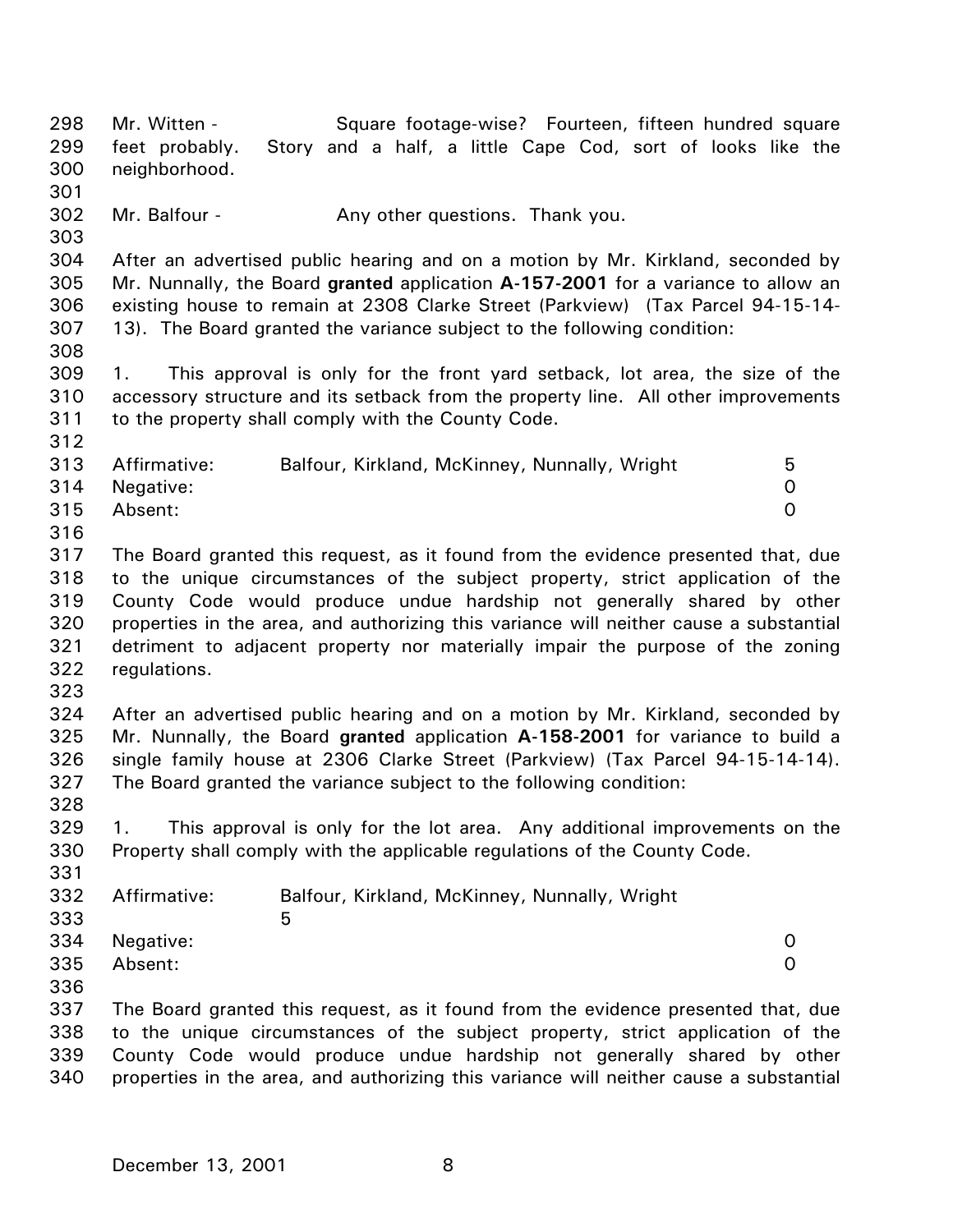341 342 detriment to adjacent property nor materially impair the purpose of the zoning regulations.

343

345

357

360

363

365

371

344 Mr. Balfour - **Mr. Secretary, I think we're moving to 159-2001.** 

346 347 348 349 350 351 352 353 354 355 356 **A -159-2001 TIMOTHY C. RATLIFF** requests a variance from Sections 24-94 and 24-95(k) of Chapter 24 of the County Code to build an addition at 4924 Thornhurst Street (Hechler Village) (Tax Parcel 154-1-O-34), zoned R-3, One-family Residence District (Fairfield). The front yard setback and minimum side yard setback are not met. The applicant has 31 feet front yard setback and 17 feet minimum side yard setback, where the Code requires 40 feet front yard setback and 25 feet minimum side yard setback on a reverse corner lot. The applicant requests a variance of 9 feet minimum front yard setback and 8 feet minimum side yard setback on a reverse corner lot.

358 359 Mr. Balfour - Any others plan to testify? Okay, sir, would you raise your right hand.

361 362 Mr. Blankinship - Do you swear that the testimony you are about to give is the truth, the whole truth, and nothing but the truth, so help you God?

364 Mr. Balfour - Would you state your name and proceed.

366 367 368 369 370 Mr. Ratliff - The Yes I do. Timothy C. Ratliff. Upon deciding on this addition that I'm putting on my home, it's because my parents are reaching retirement age, and my father is in really good health, so I decided to build onto my house to add more room, so that if anything comes up, he can come live with me. That's the main reason why I'm actually doing the addition.

| 372 | Mr. Balfour-          | The addition is going out the rear, from the way I look at  |
|-----|-----------------------|-------------------------------------------------------------|
| 373 | it?                   |                                                             |
| 374 |                       |                                                             |
| 375 | Mr. Ratliff -         | The sides.                                                  |
| 376 |                       |                                                             |
| 377 | Mr. Balfour-          | On each side?                                               |
| 378 |                       |                                                             |
| 379 | Mr. McKinney-         | Mr. Ratliff, what is the addition to be constructed out of? |
| 380 | Brick like your home? |                                                             |
| 381 |                       |                                                             |
| 382 | Mr. Ratliff -         | Yes it's going to be brick.                                 |
| 383 |                       |                                                             |
| 384 | Mr. McKinney-         | To match the brick that's on the house?                     |
|     |                       |                                                             |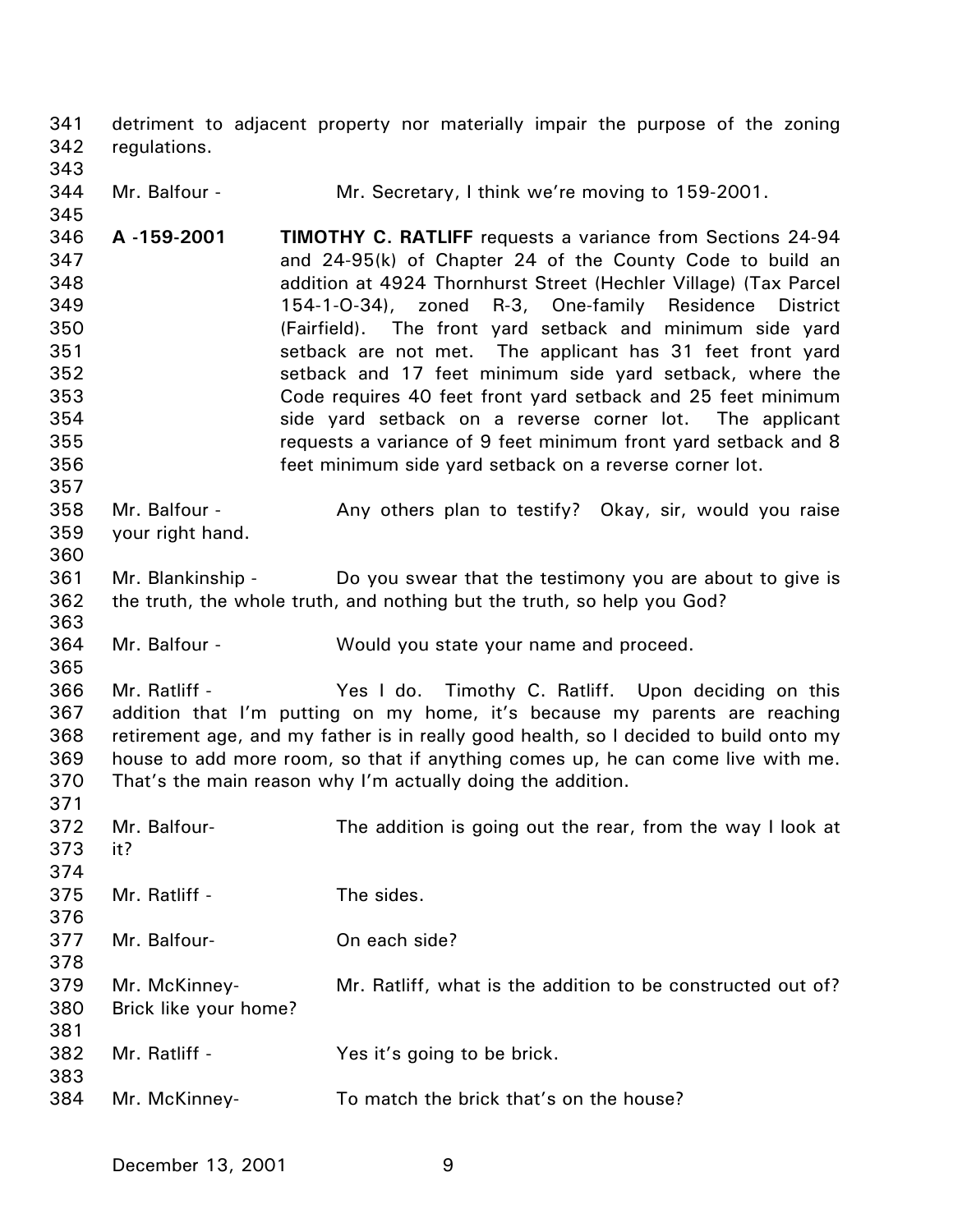385 386 387 388 389 390 391 392 393 394 395 396 397 398 399 400 401 402 403 404 405 406 407 408 409 410 411 412 413 414 415 416 417 418 419 420 421 422 423 424 425 426 427 Mr. Wright- **How many rooms would be in the addition?** Mr. Ratliff - The Muslim of the same of the one great room, which will be a family room, and then there's going to be a bedroom inside of that one, and also a bathroom, and then the room behind it is going to be like a spare room, so just in case I decide I need to bring my business home to take care of my father or my mother. Mr. Wright- You understand you cannot have a kitchen? Mr. Ratliff - Exactly. Mr. Balfour- So this is for your father? Mr. Ratliff - Yes, my father; he lives in New York right now. Mr. Balfour - The Any other questions? Mr. Nunnally- What type of business are you in? You said you might bring it home? Mr. Ratliff - Yes, I run a salon right now, but if my father comes to live with me, due to his ailments, I will have to close that, and I will service my clients out of the back addition that I'm going to put on behind the front room addition. Mr. Balfour- You may have some separate approvals that you'll have to get in that regard if you try that. That's not before us today though. You understand that it's got to be the improvements that are shown on the plans that you presented to the County? Mr. Ratliff - Yes. Mr. Balfour - Any other questions of Mr. Ratliff? Mr. McKinney- Mr. Secretary, a hairdresser at a home is still legal in Henrico? Mr. Blankinship - Yes. There are of course, restrictions, regulations on it. After an advertised public hearing and on a motion by Mr. McKinney, seconded by Mr. Wright, the Board **granted** application **A-159-2001** for a variance to build an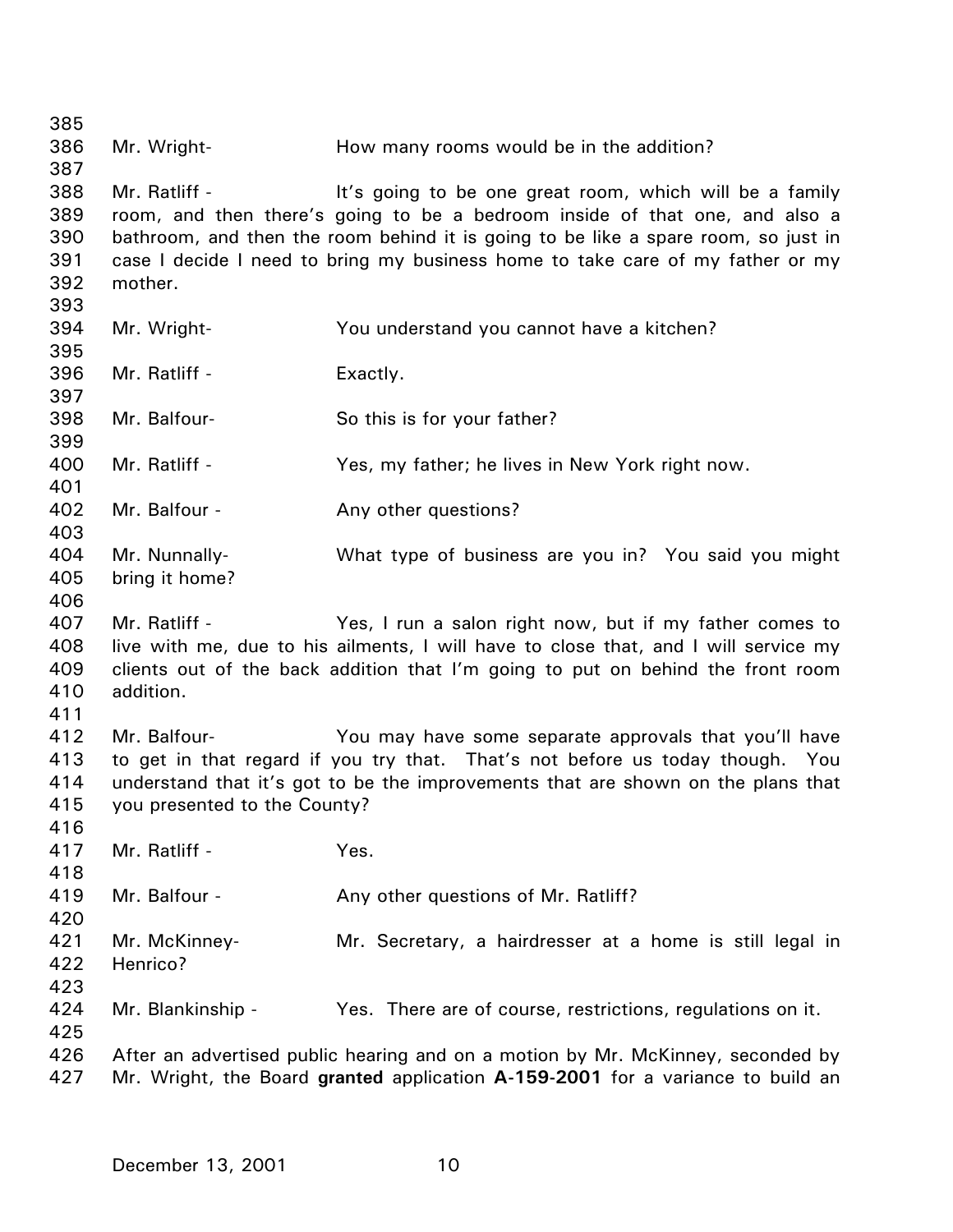428 429 430 431 432 433 434 435 436 437 438 439 440 441 442 443 444 445 446 447 448 449 450 451 452 453 454 455 456 457 458 459 460 461 462 463 464 465 466 467 468 469 470 471 addition at 4924 Thornhurst Street (Hechler Village) (Tax Parcel 154-1-O-34). The Board granted the variance subject to the following conditions: 1. Only the improvements shown on the plan filed with the application may be constructed pursuant to this approval. No substantial changes or additions to the layout may be made without the approval of the Board of Zoning Appeals. Any additional improvements shall comply with the applicable regulations of the County Code. 2. The addition shall be constructed of brick to match the existing dwelling as closely as possible. Affirmative: Balfour, Kirkland, McKinney, Nunnally, Wright  $\sim$  5 Negative: 0 Absent: 0 The Board granted this request, as it found from the evidence presented that, due to the unique circumstances of the subject property, strict application of the County Code would produce undue hardship not generally shared by other properties in the area, and authorizing this variance will neither cause a substantial detriment to adjacent property nor materially impair the purpose of the zoning regulations. **A -160-2001 JOHN J. ANDRE** requests a variance from Section 24-30.1(a) of Chapter 24 of the County Code to build an addition at 3115 Lockport Place (Lockport) (Tax Parcel 46-5-A-12), zoned R-5C, General Residence District (Conditional) (Three Chopt). The minimum side yard setback is not met. The applicant has 6 feet minimum side yard setback, where the Code requires 8 feet minimum side yard setback. The applicant requests a variance of 2 feet minimum side yard setback. Mr. Balfour - Anyone else expect to testify? All right ma'am. Mr. Blankinship - Do you swear that the testimony you are about to give is the truth, the whole truth, and nothing but the truth, so help you God? Mr. Balfour - Would you state your name please. Mrs. Andre - I do. Cynthia A. Andre. He's been in the house about 11 years. We got married a year ago. The house was fine then. We're expecting a child now. He's a dentist, and I hope to do some of his office work out of the house. We're adding a Florida room, for a playroom. We're adding an office so I can do some of the paperwork from home, and the garage. He's got a small dental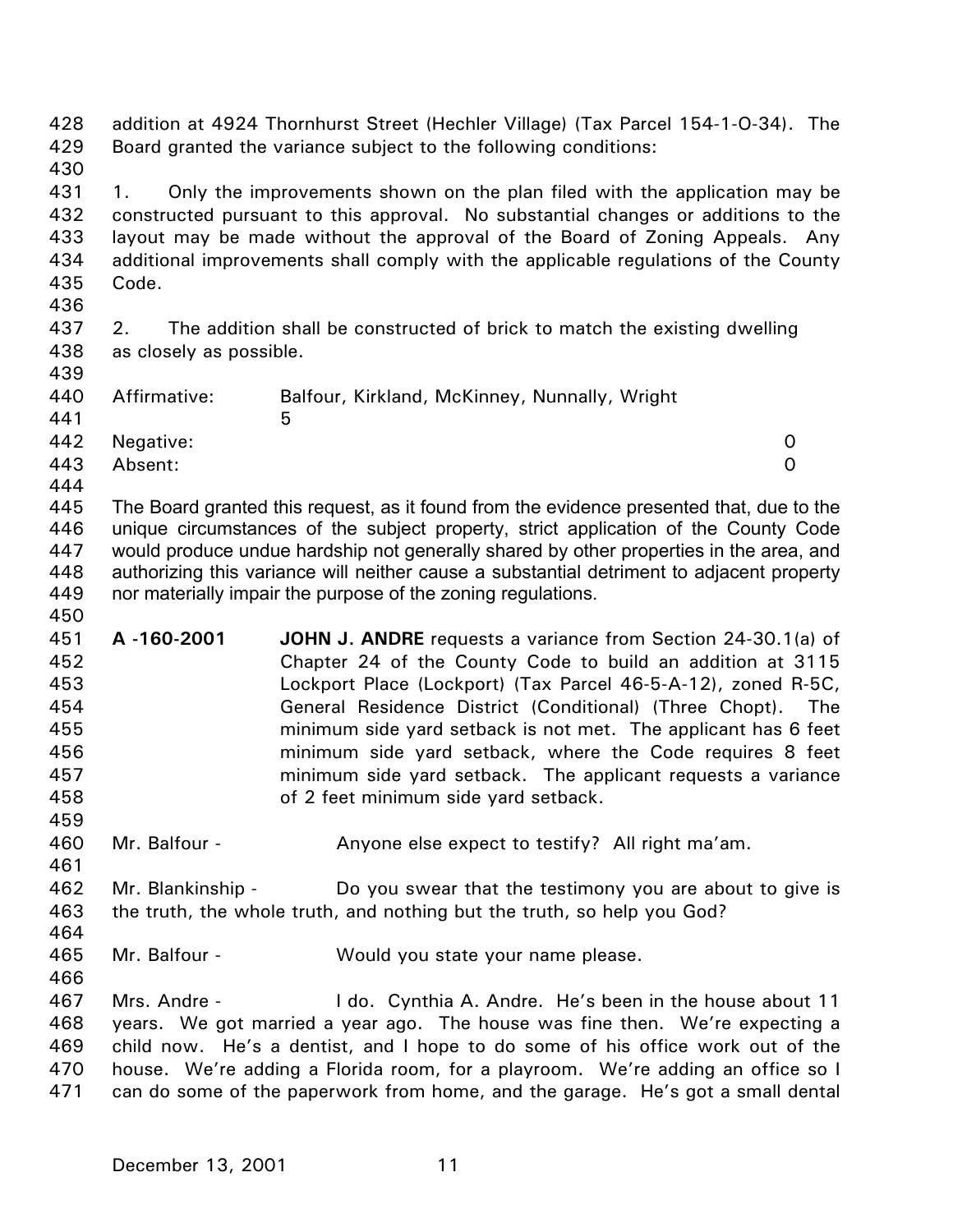472 473 474 475 476 477 478 479 480 481 482 483 484 485 486 487 488 489 490 491 492 493 494 495 496 497 498 499 500 501 502 503 504 505 506 507 508 509 510 511 512 513 514 515 office across from Innsbrook that doesn't allow for much storage space. We can use the garage to store some old patient files, extra dental supplies, the tons of paperwork he has. Mr. Balfour-<br>
Where is his office? Mrs. Andre - On Broad Street, across from Innsbrook. It's fairly small, doesn't allow for much extra stuff. And he has a second office in Louisa, so between the 2 offices, he needs to keep a fair amount of stuff on hand. Mr. Balfour- This would be your office for paperwork purposes. Mrs. Andre - The Right. He wouldn't see any patients there. It's just that I would do a lot of the paperwork from home. Mr. Balfour- I notice a Florida room in the addition. Mrs. Andre - Right; that would be a playroom. Mr. Balfour - Any questions for Mrs. Andre? Mr. Wright- What's located on the lot that's adjacent to where this construction would take place? Mrs. Andre - The Mell the addition would be off to the side and the back. To the left of us is another house. There's some woods separating a wooded area, separating the 2 houses. Their driveway is on the other side of the house, so it's not a part of the house, or the side of the yard, that they really even use. Mr. Wright- So this would basically be behind their house, is that right? Mrs. Andre - Yes, yes. Mr. Balfour- Goes next to your chimney on the other side, I guess. Mrs. Andre - Right, it would come a couple inches into the chimney, off to the side, and then the Florida room's in the back, so that where the driveway is, the garage would go straight through, so that's kind of the edge, right where the garage is, and then the Florida room would be between the garage and the house. Mr. Balfour - Any other questions? You can tell your husband you did a good job and stay out of the office.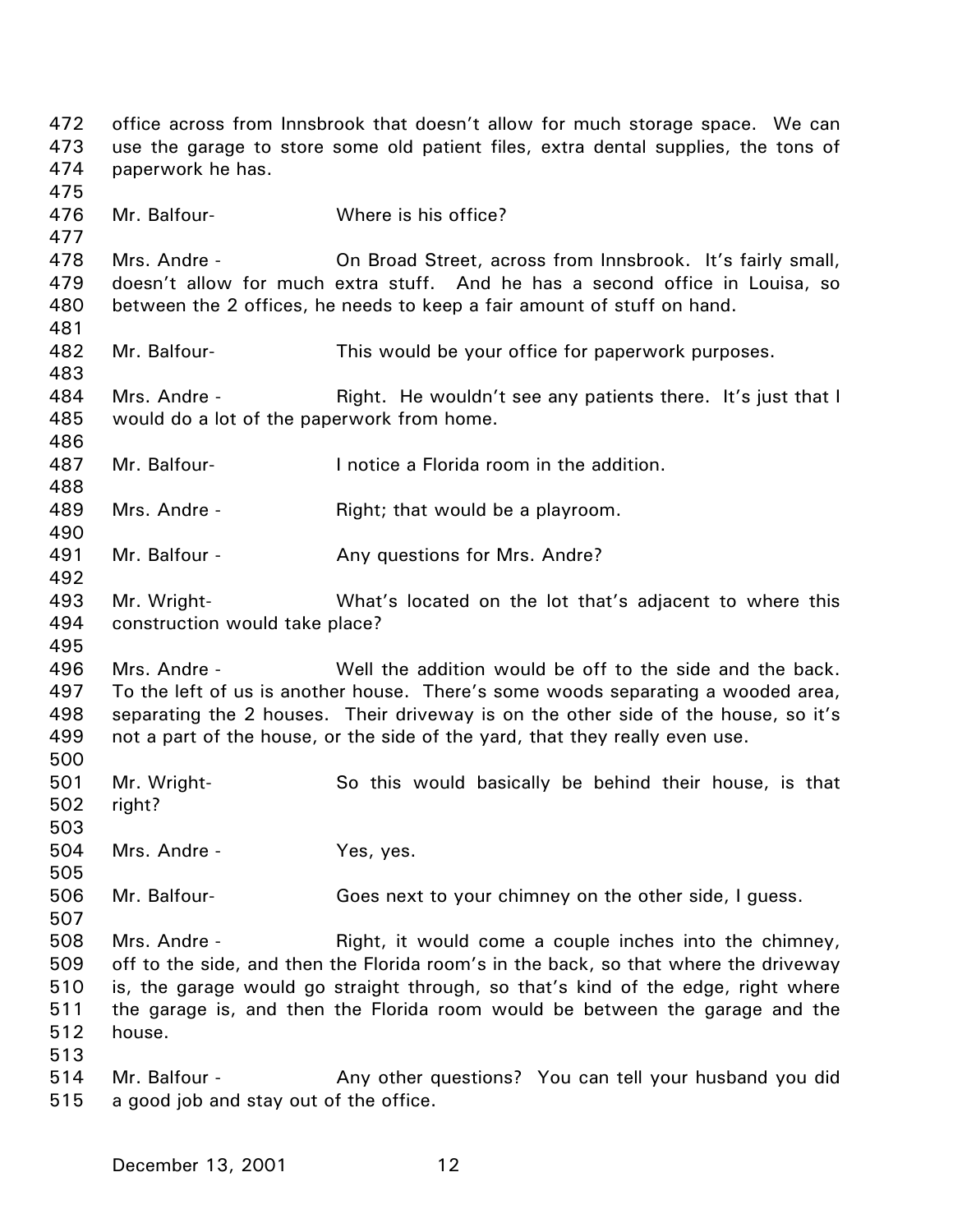516 517 518 519 520 521 522 523 524 525 526 527 528 529 530 531 532 533 534 535 536 537 538 539 540 541 542 543 544 545 546 547 548 549 550 551 552 553 554 555 556 557 558 559 After an advertised public hearing and on a motion by Mr. McKinney, seconded by Mr. Kirkland, the Board **granted** application **A-160-2001** for a variance to build an addition at 3115 Lockport Place (Lockport) (Tax Parcel 46-5-A-12). The Board granted the variance subject to the following condition: 1. Only the improvements shown on the plan filed with the application may be constructed pursuant to this approval. No substantial changes or additions to the layout may be made without the approval of the Board of Zoning Appeals. Any additional improvements shall comply with the applicable regulations of the County Code. Affirmative: Balfour, Kirkland, McKinney, Nunnally, Wright  $\sim$  5 Negative: 0 Absent: 0 The Board granted this request, as it found from the evidence presented that, due to the unique circumstances of the subject property, strict application of the County Code would produce undue hardship not generally shared by other properties in the area, and authorizing this variance will neither cause a substantial detriment to adjacent property nor materially impair the purpose of the zoning regulations. **A -161-2001 JAMES D. ELLIOTT, JR.** requests a variance from Section 24- 95(q)(5) of Chapter 24 of the County Code to build an addition at 8418 Valley Wood Road (White Hall) (Tax Parcel 112-15-A-40), zoned R-3C, One-family Residence District (Conditional) (Tuckahoe). The rear yard setback is not met. The applicant has 33 feet rear yard setback, where the Code requires 35 feet rear yard setback. The applicant requests a variance of 2 feet rear yard setback. Mr. Balfour - Mr. Elliott? Raise your right hand please. Mr. Blankinship - Do you swear that the testimony you are about to give is the truth, the whole truth, and nothing but the truth, so help you God? Mr. Balfour - Before you start, does anybody else in the audience expect to speak on this case? You need to state your name first. Tell us what you plan to do and why you need to do it. Mr. Elliott - The My name is James D. Elliott, Jr. I'm not that familiar with what I'm supposed to do here, other than to explain. We're planning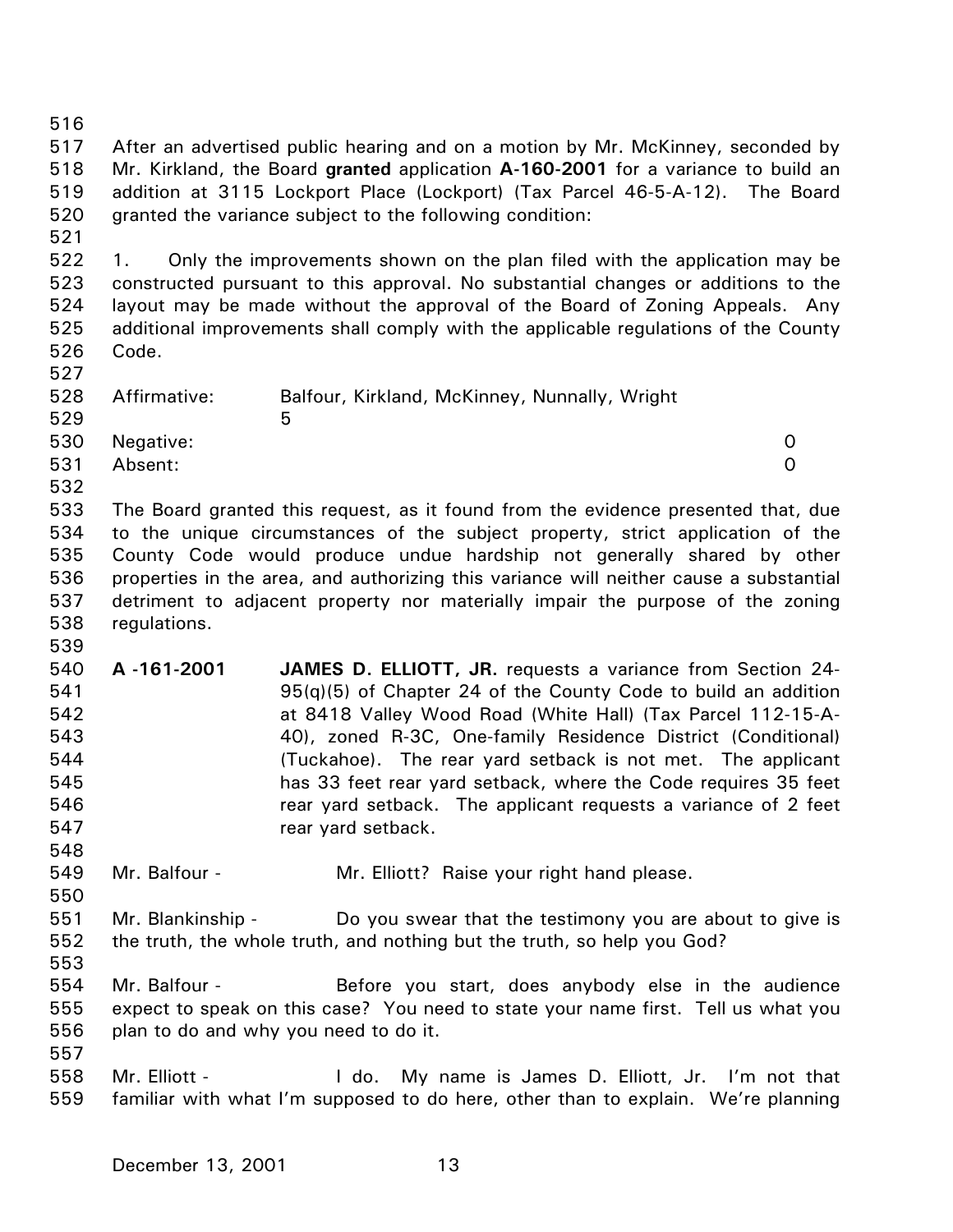560 561 562 563 564 565 566 567 568 569 to build a Florida room off of the back of our home, that would basically take the place of where the existing deck is, and go across the back of the house, to also be directly behind the dining room. As you can see, the deck does not quite go all the way to the dining room. The dining room is the far window on the left. The new structure, the Florida room, will go across there and almost to the end of the existing structure. Where the bushes are, in front of the deck, if you can see that on this picture, the new structure would come out to approximately where those bushes are currently. So the bushes would be eliminated. That is the additional 2 feet that I am requesting for my variance.

- 570 Mr. Wright- **I** understand. Is it a one-story addition?
- 572 573 574 575 576 Mr. Elliott - The state one-story addition, with the exception that we will be digging out underneath the deck an additional 3-4 feet, to have a basement area that will be entered from the exterior only. There would be no interior entrance into that basement. In essence, it would be used for storage and a large lawnmower area.
- 578 579 Mr. Balfour- Looks like you might need a leaf blower too. Are there any other questions of Mr. Elliott?
- 581 Mr. Elliott - Do I wait to hear from you?
- 583 584 585 Mr. Balfour - You've got a choice. You can wait till the end of the hearings today, when we'll vote, or if you need to go, you can call the office sometime this afternoon and ask Mr. Blankinship, and he can tell you.
- 586

591

571

577

580

582

587 588 589 590 After an advertised public hearing and on a motion by Mr. Wright, seconded by Mr. McKinney, the Board **granted** application **A-161-2001** for a variance to build an addition at 8418 Valley Wood Road (White Hall) (Tax Parcel 112-15-A-40). The Board granted the variance subject to the following condition:

592 593 594 595 596 597 1. Only the improvements shown on the plan filed with the application may be constructed pursuant to this approval. No substantial changes or additions to the layout may be made without the approval of the Board of Zoning Appeals. Any additional improvements shall comply with the applicable regulations of the County Code.

| 598 | Affirmative: | Balfour, Kirkland, McKinney, Nunnally, Wright |          |
|-----|--------------|-----------------------------------------------|----------|
| 599 |              | 5                                             |          |
| 600 | Negative:    |                                               | $\Omega$ |
| 601 | Absent:      |                                               | $\Omega$ |
| 602 |              |                                               |          |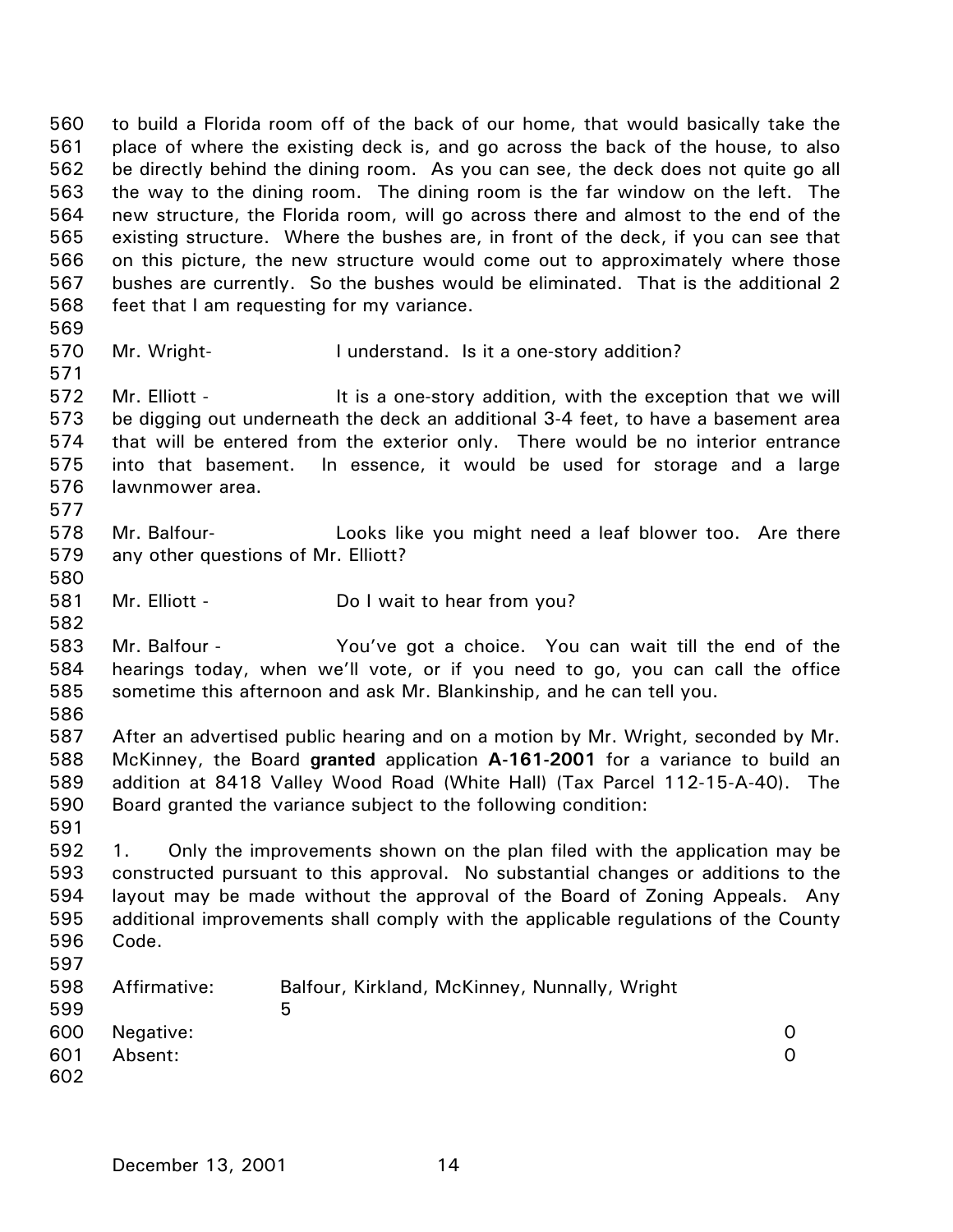The Board granted this request, as it found from the evidence presented that, due to the unique circumstances of the subject property, strict application of the County Code would produce undue hardship not generally shared by other properties in the area, and authorizing this variance will neither cause a substantial detriment to adjacent property nor materially impair the purpose of the zoning regulations. 603 604 605 606 607

609 610 611 612 613 614 615 616 **A -162-2001 EVELYN H. CROSS** requests a variance from Section 24- 95(q)(5) of Chapter 24 of the County Code to build an attached garage at 805 Hunters Run Drive (Huntwood) (Tax Parcel 140- 4-A-25), zoned R-3C, One-family Residence District (Conditional) (Varina). The rear yard setback is not met. The applicant has 16 feet rear yard setback, where the Code requires 35 feet rear yard setback. The applicant requests a variance of 19 feet rear yard setback.

618 619 Mr. Balfour - Any others to speak on this case? If not, would you raise your hand please.

- 621 622 623 Mr. Blankinship - Do you swear that the testimony you are about to give is the truth, the whole truth, and nothing but the truth, so help you God?
- 624 Mr. Balfour - State your name please.

626 627 628 629 630 631 632 633 634 635 Ms. Cross - The Lido. Evelyn Harris Cross. I've lived in this house for 2 years. As a matter of fact, this month makes the second year. I've been away a lot because my parents have been sick, but now that I'm back home, I notice that I do have a lot of traffic from the common area beside my home. I've had things removed from my yard and kids playing on my cars, and I'd like to have the garage for security as well, because I do work very long hours. When I get home, I like to feel secure going into my house, and in addition to that, when I'm not there, when I'm not there, I would like for people not to know I'm not home by my cars not being there. So the garage would be a convenience for me, of course, but also a safety measure for a woman living alone.

- 637 638 Mr. Balfour- What is that common area? Is that a path that leads back to the common area behind your home?
- 639

642

644

636

608

617

620

625

640 641 Ms. Cross - Yes, it's a wide path, and it leads from our little area to another group of homes.

643 Mr. Nunnally- So you've got trees right behind your house?

645 646 Ms. Cross - Yes, there are quite a few trees in the back, and when it's summertime, you can't see the other residence.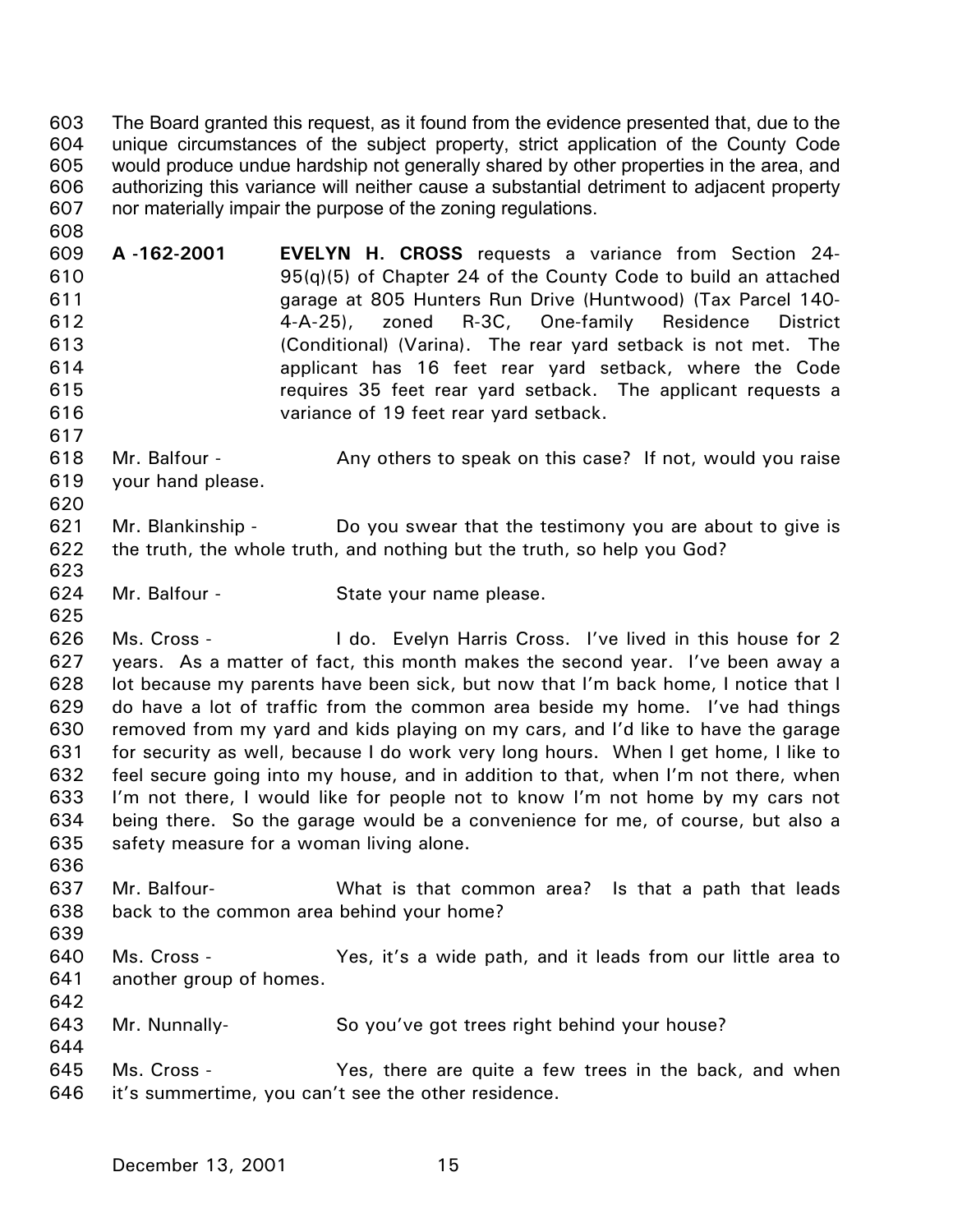647 648 649 650 651 652 653 654 655 656 657 658 659 660 661 662 663 664 665 666 667 668 669 670 671 672 673 674 675 676 677 678 679 680 681 682 683 684 685 686 687 688 689 690 Mr. Nunnally- What size garage are you speaking of? Ms. Cross - 22 by 24 feet, or 24 by 24. Mr. Balfour- **Are you going to run your driveway back along the side** of your home? Ms. Cross - Yes. Mr. Balfour - Any other questions of Ms. Cross? After an advertised public hearing and on a motion by Mr. Nunnally, seconded by Mr. Wright, the Board **granted** application **A-162-2001** for a variance to build an attached garage at 805 Hunters Run Drive (Huntwood) (Tax Parcel 140-4-A-25). The Board granted the variance subject to the following condition: 1. Only the improvements shown on the plan filed with the application may be constructed pursuant to this approval. No substantial changes or additions to the layout may be made without the approval of the Board of Zoning Appeals. Any additional improvements shall comply with the applicable regulations of the County Code. Affirmative: Balfour, Kirkland, McKinney, Nunnally, Wright  $\sim$  5 Negative: 0 Absent: 0 The Board granted this request, as it found from the evidence presented that, due to the unique circumstances of the subject property, strict application of the County Code would produce undue hardship not generally shared by other properties in the area, and authorizing this variance will neither cause a substantial detriment to adjacent property nor materially impair the purpose of the zoning regulations. Mr. Balfour - The Mr. Secretary, would you call the next three together. **A -163-2001 CHARLES GLEN, LLC** requests a variance from Section 24-94 of Chapter 24 of the County Code to build a single family home at 1913 Colgate Avenue (Crestview) (Tax Parcel 92-7-8-86), zoned R-4AC, One-family Residence District (Conditional) (Three Chopt). The total side yard setback is not met. The applicant has 18.88 feet total side yard setback, where the Code requires 20 feet total side yard setback. The applicant requests a variance of 1.12 feet total side yard setback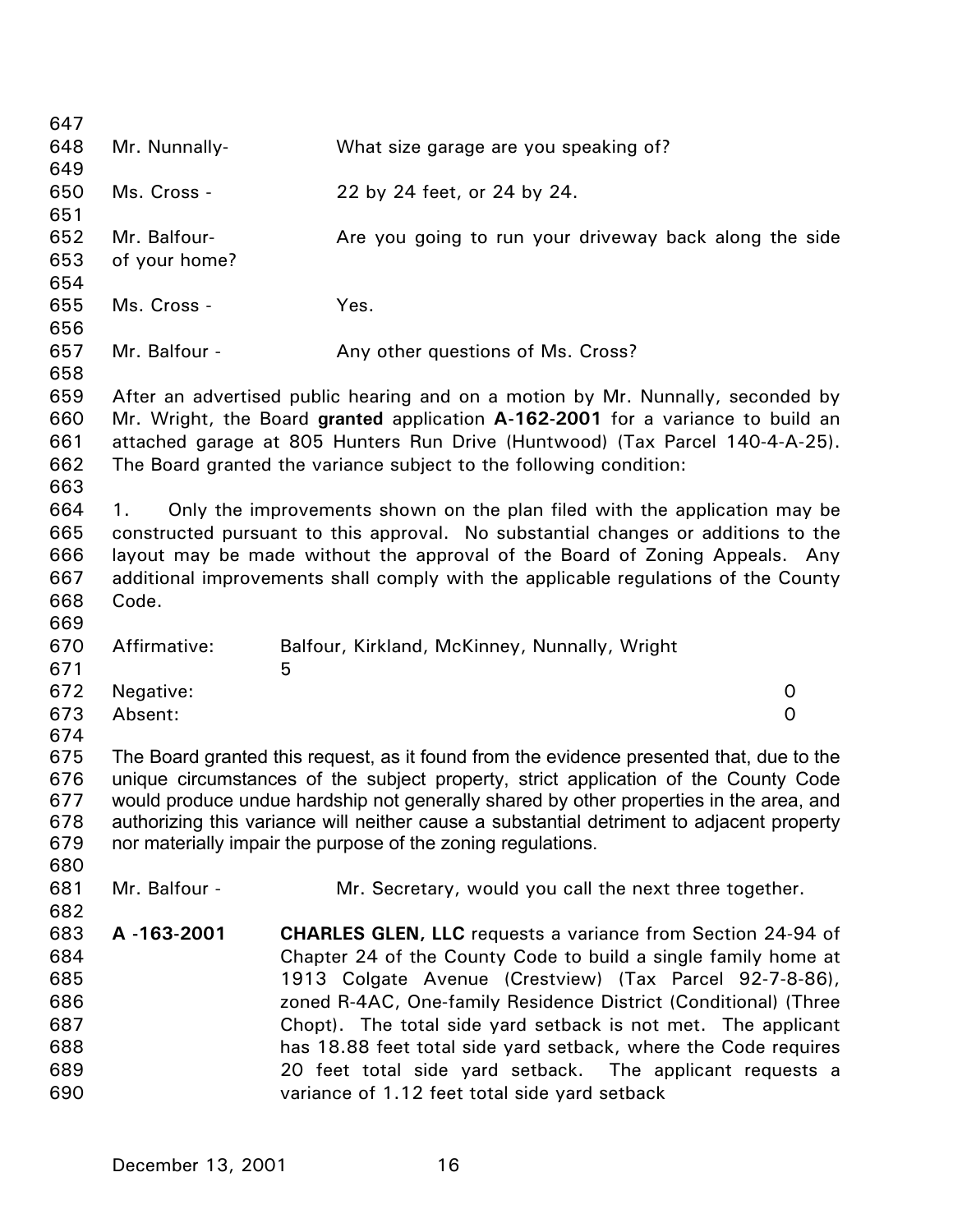691 692 693 694 695 696 697 698 699 700 701 702 703 704 705 706 707 708 709 710 711 712 713 714 715 716 717 718 719 720 721 722 723 724 725 726 727 728 729 730 731 732 733 **A -164-2001 CHARLES GLEN, LLC** requests a variance from Section 24-94 of Chapter 24 of the County Code to build a single family home at 1911 Colgate Avenue (Crestview) (Tax Parcel 92-7-8-87), zoned R-4AC, One-family Residence District (Conditional) (Three Chopt). The total side yard setback is not met. The applicant has 19.43 feet total side yard setback, where the Code requires 20 feet total side yard setback. The applicant requests a variance of .57 feet total side yard setback. **A -165-2001 CHARLES GLEN, LLC** requests a variance from Section 24-95(k) of Chapter 24 of the County Code to build a single family home at 1921 Duquesne Avenue (Crestview) (Tax Parcel 92-7-9-82), zoned R-4AC, One-family Residence District (Conditional) (Three Chopt). The minimum side yard setback is not met. The applicant has 19.35 feet minimum side yard setback, where the Code requires 25 feet minimum side yard setback. The applicant requests a variance of 5.65 feet minimum side yard setback. Mr. Balfour - The Mr. Secretary, I'm going to excuse myself on these 3, and Mr. Wright will take over. Mr. Blankinship - Would you raise your right hand please. Mr. Blankinship - Do you swear that the testimony you are about to give is the truth, the whole truth, and nothing but the truth, so help you God? Mr. Wright - Please state your name for the record. Mr. Lewis - The Lewis Holdo. My name is Monte Lewis; I'm with Lewis and Associates; we're the civil engineers on the project. Just to give you a little background quickly on Crestview, it's a project which was rental homes. Now they are tearing down the old homes, building new homes, and selling the lots and the houses to get rid of the rental properties. All of the houses that were on these lots have been demolished and removed. This is an old subdivision; it was recorded back in the '50's, where the houses that were built on these previous, especially the one on the corner lot, the A-165, only had 11 feet of side yard setback. If I can start with lot 86, which is your A-163 case, we only need .57 feet of variance to get this house, and this is our smallest model that we have, the Lynnhaven. As you can see, it's 33 feet by 26 feet. The lot is a little bit of a strange configuration. As you can see, it narrows as it gets back towards the rear,

734 and that's what gives us problems. I've shown on lot 85, one of our nicer, larger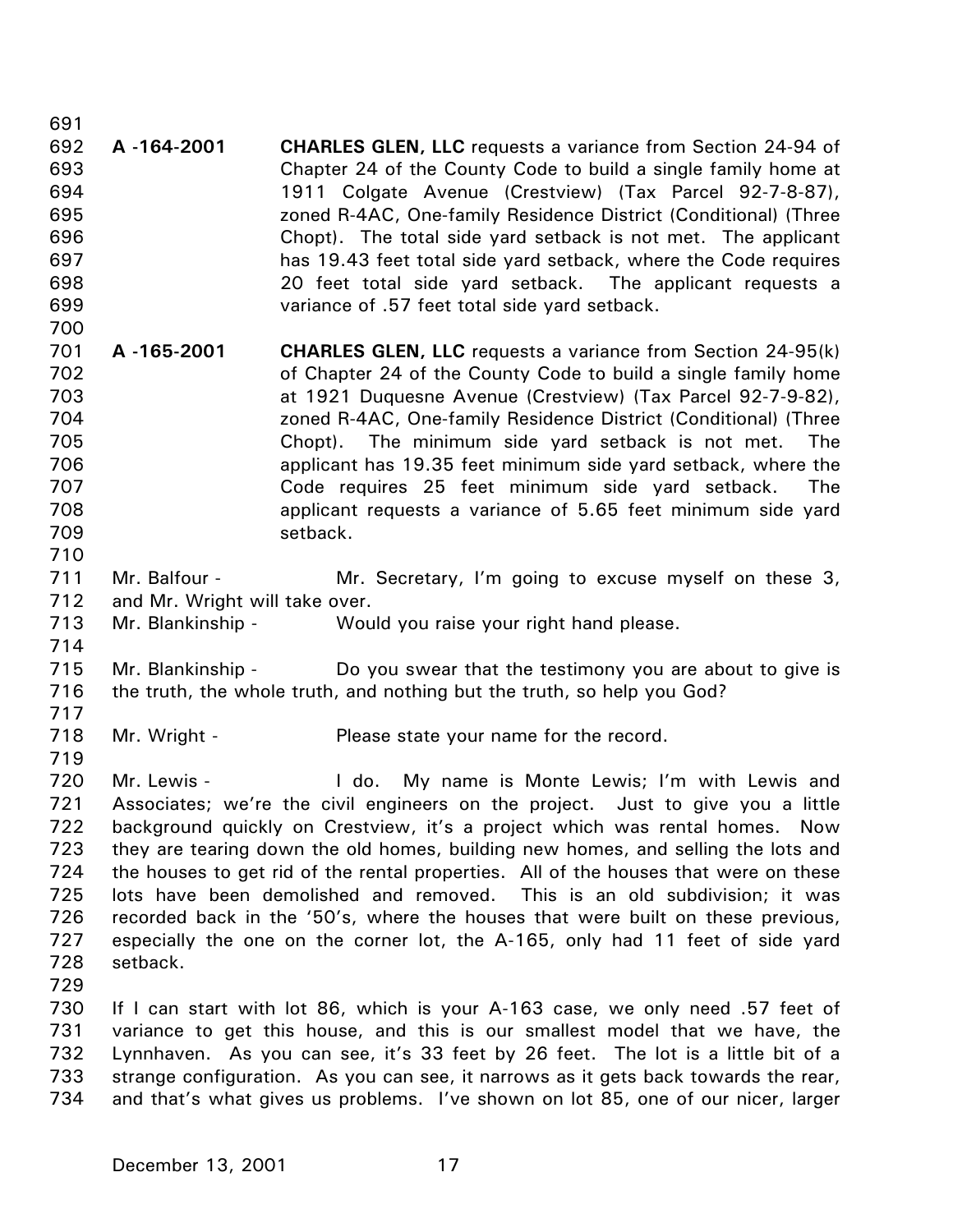735 736 737 738 models, Linden, how it would sit on that lot, and how that lot is typical of other lots in this area, where it gives enough to get our models on there. It's just because of the weird configuration of these old lots, that we can't get this model on the lot. We could go to …………………

- 739
- 740 741 Mr. Wright - The You might say it only infringes on the side yard just on that back corner. Not the entire width or depth of the house.
- 742

743 744 745 746 747 748 749 750 751 752 753 754 Mr. Lewis - The Yes sir, just where it pinches it back at that back corner. All of these lots around here are owned by Charles Glen, LLC. There are no residences within probably a couple of hundred feet. There is one house that's still occupied up Colgate, and when we get to the 165, I can show you where that's located. We're trying to get houses in here that are compatible with each other instead of going down in size. I know it's just a small amount, but when you get that small a house, a half a foot makes a whole lot of difference inside the house. Our other alternative to getting a variance on these would be to re-subdivide these 3 lots, take away from 85 and give to 86 and 87 to make them work. We looked at that possibility, and it appeared to me that that would take up more of people's time, staff's time, and our time, in the re-subdivision, where this would be the easiest way to settle these items.

755

756 757 758 759 760 761 762 763 764 765 766 767 768 769 770 771 772 773 774 775 776 777 778 If you could go to A-165 case, this is a little bit more setback than the others. The original house had a setback of 11 feet to that corner, and I can show you that on this overhead. Just happened to have in my archives a photograph of that existing house, so you can see what it looked like. That's the one where, on the corner of Duquesne, that you can see, that has an 11-foot setback. All of those have been torn down now, as you can see in your package that staff took. The only way that we can get this small house to fit on this lot, again this is our smallest model, is to turn it sideways so that the front yard would be facing out towards Colgate. That would give only about 8 or 10 feet of rear yard, and that would be into the side of the next residence, which I don't think is good planning. The other thing we could do is move the house all the way to the back of the lot. That would give it a lot of front yard and very little rear yard, and it would sit behind the house that would be on lot 102. I've got an illustration of these 2 methods I could show you. You can see the colored in portion is where the house would sit. The one on the left would be fronting towards Duquesne, which is the front yard setback by ordinance. As you can see, it would sit behind the house on lot 102. There is no house there now, but that's where that house would be placed. It fits okay because that lot is not constricted by the side yard setback being on a corner lot. The illustration on the right shows if we turn the house and face it towards Colgate, the front steps would come out towards Colgate. You have a lot of side yard; you have very little rear yard, and to me that's just not a good location and a good design. That's why we're requesting a variance to the side yard setback, so we can set it so that it will be in conformity with the house that's going to be built beside it on 102.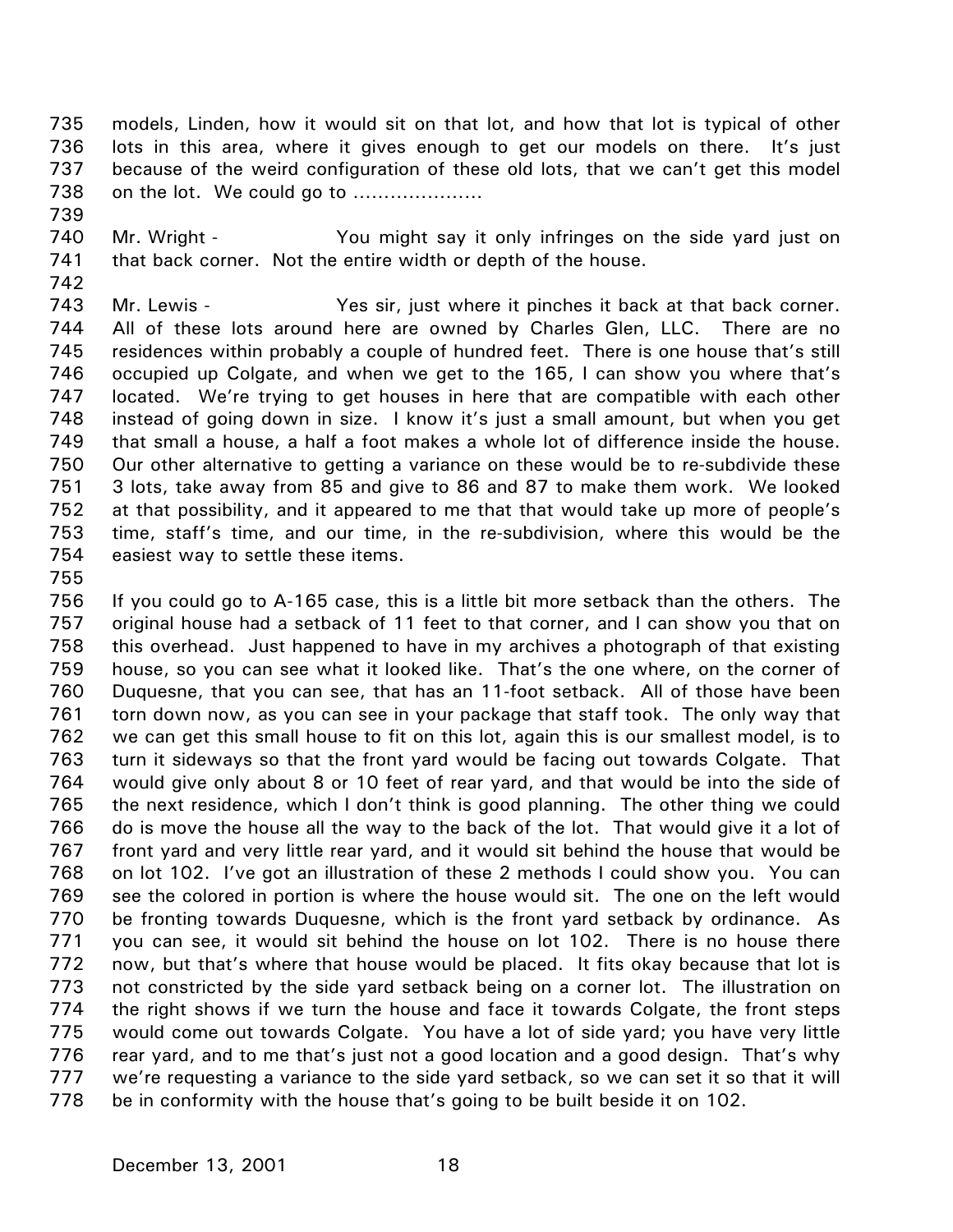779 780 781 782 783 784 785 786 787 788 789 790 791 792 793 794 795 796 797 798 799 800 801 802 803 804 805 806 807 808 809 810 811 812 813 814 815 816 817 818 819 820 821 822 We do own lot 81. On the other side of lot 81 is the only residence that is still occupied in this area, and I believe the Simpsons owned that at that time. I'm pretty sure they still own that. If you have any questions, I'll be glad to answer them. I also have with me Roy Allen, who works for Charles Glen. He is the homebuilder in charge of all the construction of the homes in this area, in case you have a question, in particular, about that model and why we can't shorten it off. Mr. Wright - What's the square footage in that house for A-165? Mr. Lewis - The Lynnhaven square footage? I believe it's 1700 square feet. Mr. Wright - Also, I note that the intrusion into the side yard sort of cuts across the house almost at what would be the rear corner. It's almost within the limits. Mr. Lewis - That is correct. I set it back a little ways from, as you can see, the dotted line is the buildable area to try to reduce the intrusion. I tried to set it back so that you have a front yard. I always like a little bit more rear yard than front, just because that's where most everybody's activity is. On the rear of that building, we're very close to meeting the 25-foot setback. It's only on the front that we're more restricted. Mr. Wright - The Did you discuss A-164? You meant to include that when you were talking about 163? Mr. Lewis - Yes sir. Lot 86 and 87 are very similar in configuration, if we can go back to our little illustration. We're okay on the front of the house. It's just because the lot narrows as it goes back. towards the rear. It's pinching us on that house. You can see that that house is a little bit deeper than the one beside it. It's 31 feet vs. 26. The reason we did that is because we don't like 2 models side by side. We like to break them up to give a better neighborhood appearance. That's why I always ask for – that's a Lynnhaven C on lot 87. It's the same width, but it's just a little more depth. I've looked at all kinds of different configurations on these 2 lots to see what would be the least impact, and this was the best that I could come up with, their smallest 2 models. Mr. Wright - That's just a very little intrusion in the side yard at the rear of the building. Mr. Lewis - The State of Yes sir, on your case 163, all I need is 1.12 feet. On A-164, which is lot 87, all I need is .57 feet. It almost worked, without coming before you.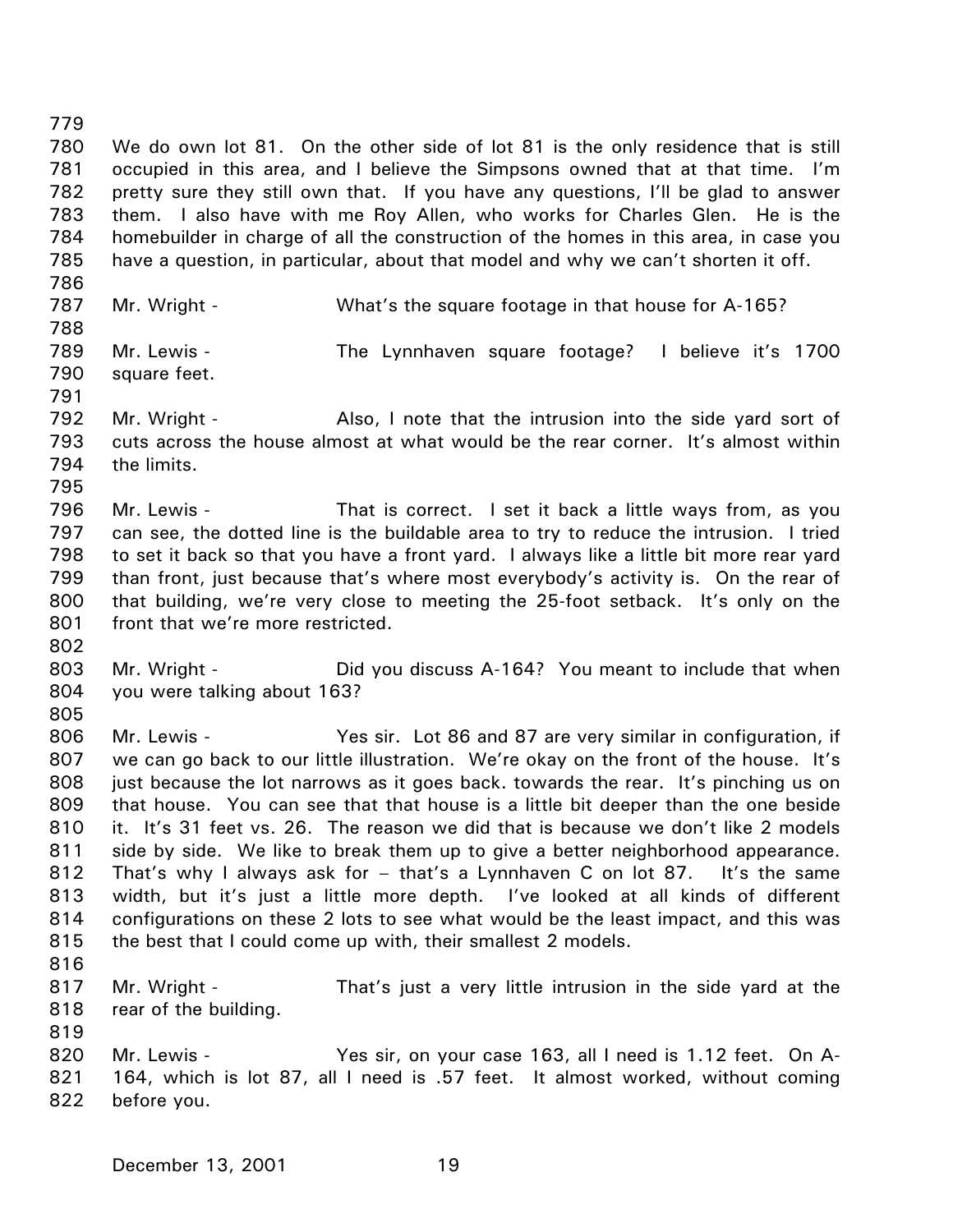825 826 827 828 829 830 831 832 833 834 835 836 837 838 839 840 841 842 843 844 845 846 847 848 849 850 851 852 853 854 855 856 857 858 859 860 861 862 863 864 865 866 these cases? Is anyone here in opposition to these applications? That concludes the cases. As you heard, the Board will vote at the end of the docket, or you can call later on this afternoon to the Planning Office to get the results. Thank you very much. After an advertised public hearing and on a motion by Mr. Kirkland, seconded by Mr. Nunnally, the Board **granted** application **A-163-2001** for a variance to build a single family home at 1913 Colgate Avenue (Crestview) (Tax Parcel 92-7-8-86). The Board granted the variance subject to the following condition: 1. This variance applies only to the total side yard setback requirement. All other applicable regulations of the County Code shall remain in force. Affirmative: Kirkland, McKinney, Nunnally, Wright 4 Negative: 0 Absent: 0 Abstain: Balfour **1** The Board granted this request, as it found from the evidence presented that, due to the unique circumstances of the subject property, strict application of the County Code would produce undue hardship not generally shared by other properties in the area, and authorizing this variance will neither cause a substantial detriment to adjacent property nor materially impair the purpose of the zoning regulations. After an advertised public hearing and on a motion by Mr. Kirkland, seconded by Mr. Nunnally, the Board **granted** application **A-164-2001** for a variance to build a single family home at 1911 Colgate Avenue (Crestview) (Tax Parcel 92-7-8-87). The Board granted the variance subject to the following condition: 1. This variance applies only to the total side yard setback requirement. All other applicable regulations of the County Code shall remain in force. Affirmative: Kirkland, McKinney, Nunnally, Wright 4 Negative: 0 Absent: 0 Abstain: Balfour **1** The Board granted this request, as it found from the evidence presented that, due to the unique circumstances of the subject property, strict application of the County Code would produce undue hardship not generally shared by other properties in the area, and authorizing this variance will neither cause a substantial

Mr. Wright - The Are there any questions of members of the Board on

823 824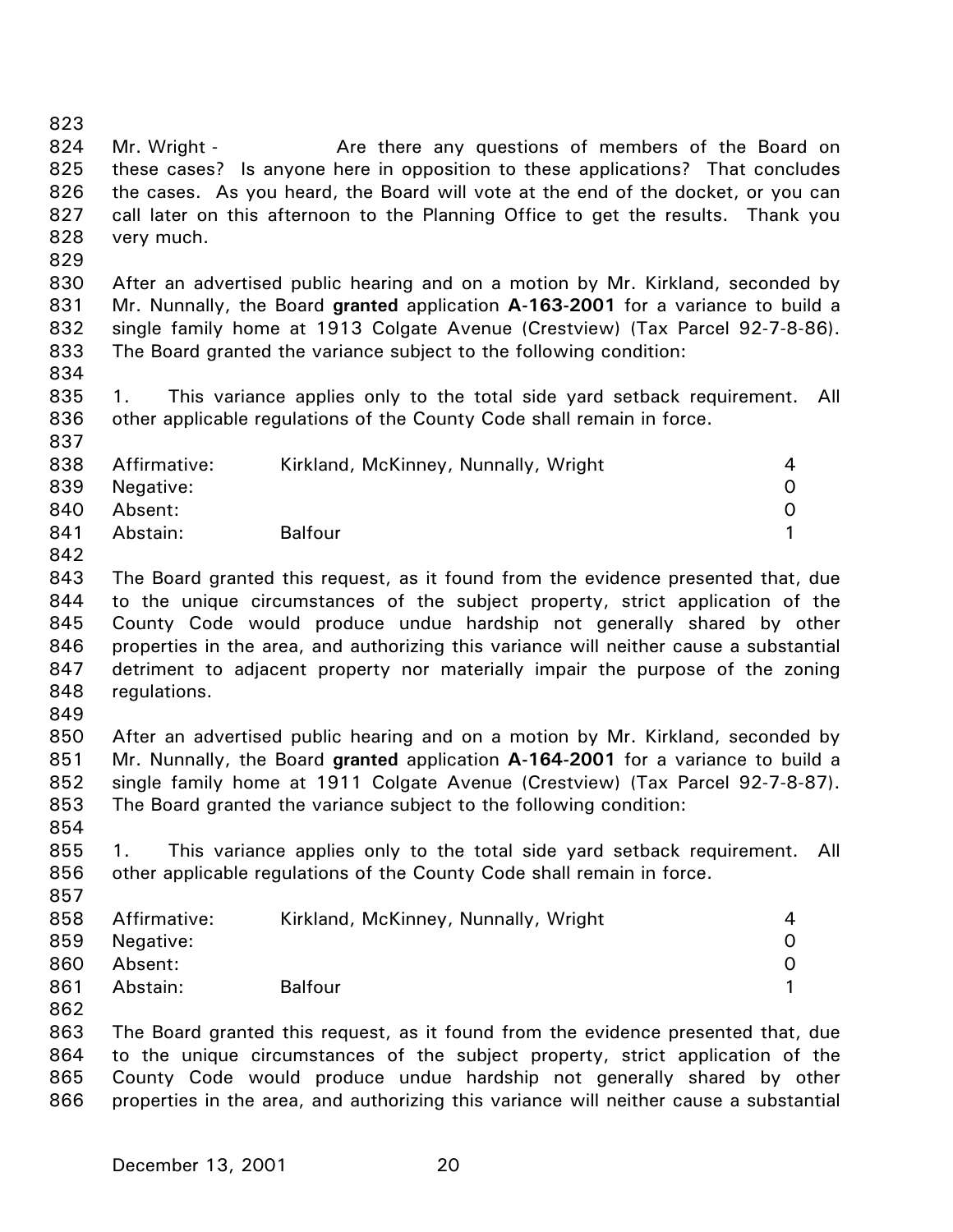867 868 869 870 871 872 873 874 875 876 877 878 879 880 881 882 883 884 885 886 887 888 889 890 891 892 893 894 895 896 897 898 899 900 901 902 903 904 905 906 907 908 909 detriment to adjacent property nor materially impair the purpose of the zoning regulations. After an advertised public hearing and on a motion by Mr. Kirkland, seconded by Mr. Nunnally, the Board **granted** application **A-165-2001** for a variance to build a single family home at 1921 Duquesne Avenue (Crestview) (Tax Parcel 92-7-9-82). The Board granted the variance subject to the following condition: 1. This variance applies only to the minimum side yard setback requirement. All other applicable regulations of the County Code shall remain in force. Affirmative: Kirkland, McKinney, Nunnally, Wright 4 Negative: 0 Absent: 0 Abstain: Balfour **1** The Board granted this request, as it found from the evidence presented that, due to the unique circumstances of the subject property, strict application of the County Code would produce undue hardship not generally shared by other properties in the area, and authorizing this variance will neither cause a substantial detriment to adjacent property nor materially impair the purpose of the zoning regulations. Mr. Balfour - Call the next case, Mr. Secretary. **A -166-2001 DOREEN SHULMAN** requests a variance from Section 24-94 of Chapter 24 of the County Code to build a screened porch over an existing deck at 5909 Dalecross Court (Cherry Hill at Wyndham) (Tax Parcel 5-5-B-6), zoned R-3C, One-family Residence District (Conditional) (Three Chopt). The rear yard setback is not met. The applicant has 32 feet rear yard setback, where the Code requires 40 feet rear yard setback. The applicant requests a variance of 8 feet rear yard setback. Mr. Balfour - The Anyone else to speak? Mr. Blankinship - Do you swear that the testimony you are about to give is the truth, the whole truth, and nothing but the truth, so help you God? Mr. Shulman - I do. My name is Edward Shulman. Mr. Balfour - Tell us what you want to do.

910 Mr. Shulman - We'd like to take our deck and make it into a screened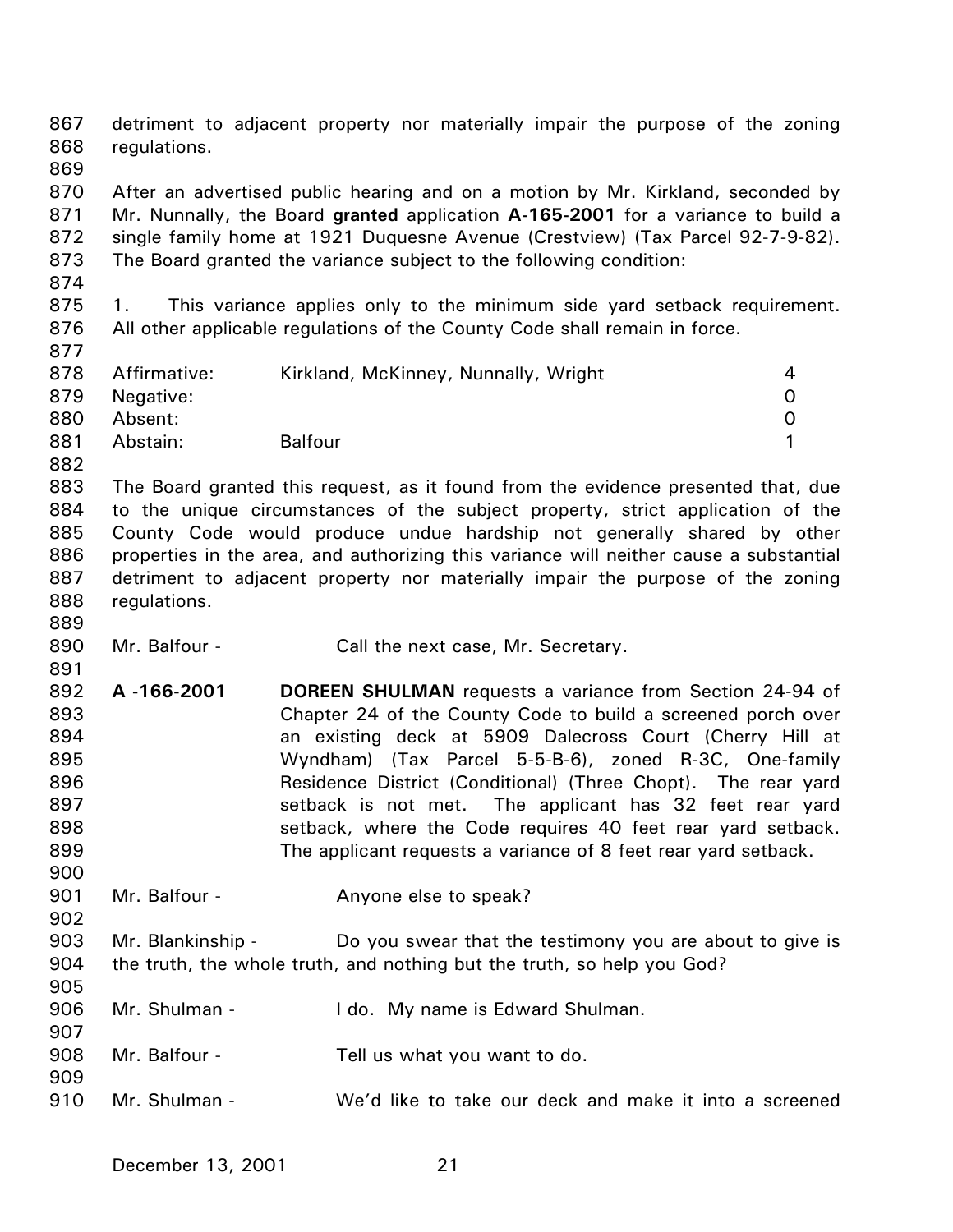porch, and we're requesting a variance of approximately 8 feet, as the house was originally built, set back fairly deep on the property, and it doesn't conform to code. Mr. Wright- **And this would just cover the area that the deck is now** occupying, or would it be larger than the deck? Mr. Shulman - The believe that the deck is going to be moved out approximately 5 feet. Mr. Wright- The screen porch would be the same size that the deck is now, is that what you're saying? And then you're going to have a deck on the back of that? Mr. Shulman - Approximately the same size. No, no deck. Mr. Balfour- **Looks like you'll still have an existing deck too.** Mr. Shulman - The Yes, there will be the existing deck to the right as you face the rear of the property, that will remain, will not be enlarged. Mr. Wright- What's located to the rear of your property? It's pretty open back there? Mr. Shulman - A golf course. The nearest house is approximately 600 feet away. Mr. Balfour- **Aren't you a little worried about golf balls breaking those** screened windows you're going to put in there? Mr. Shulman - Well if you notice the large trees that were planted by the builder – they are really deflectors coming off the men's tee. Mr. Balfour- **If Mr.** Wright and I were playing golf, it's a good thing you have the trees there. Mr. Shulman - I believe I did find a ball or 2 in the yard still. Mr. Wright- You probably collect a few, don't you? Mr. Shulman - The kids have a good time out there about once a month collecting several balls that seem to make it still on our property.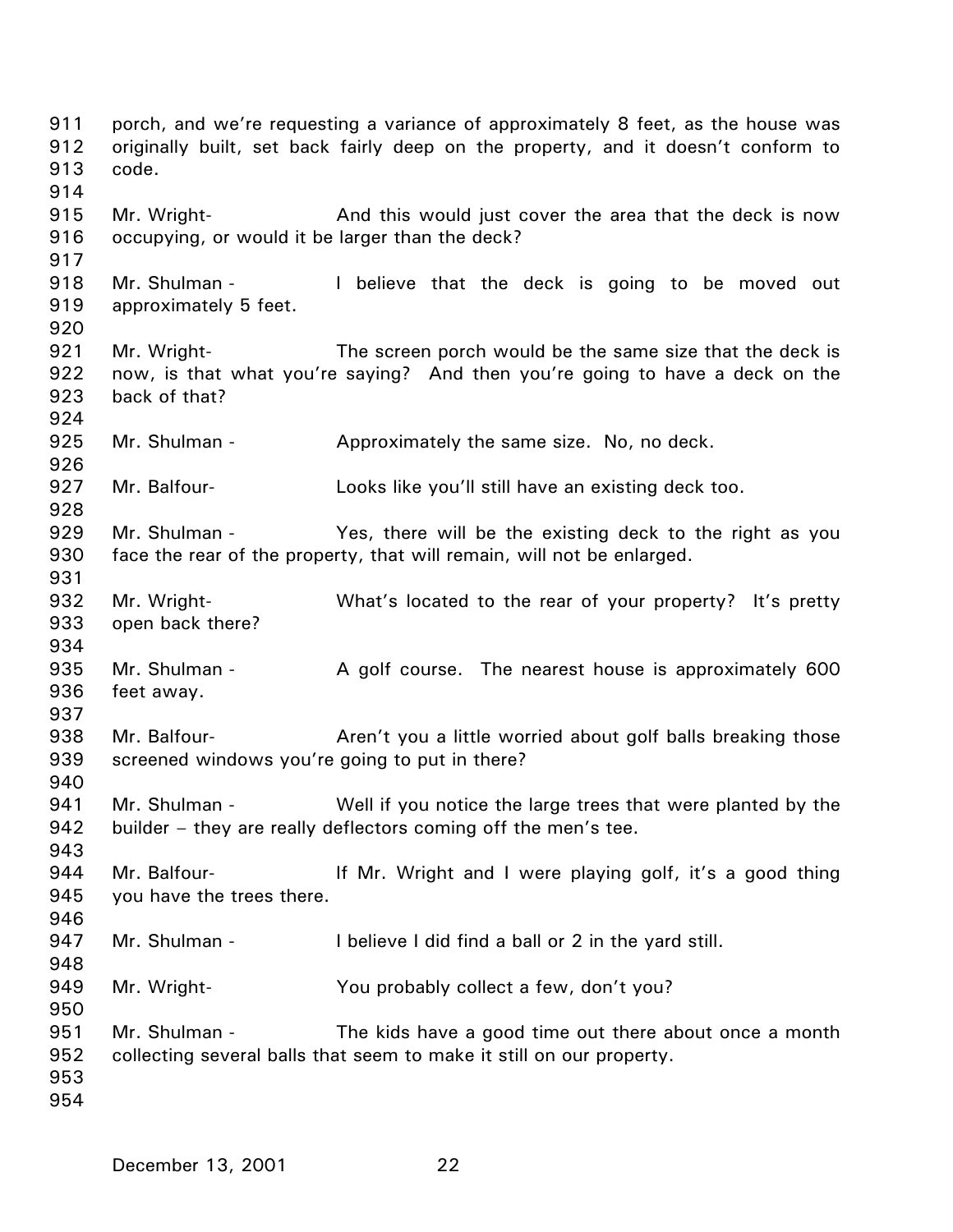955 956 957 958 959 960 961 962 963 964 965 966 967 968 969 970 971 972 973 974 975 976 977 978 979 980 981 982 983 984 985 986 987 988 989 990 991 992 993 994 995 996 997 998 Mr. Balfour - Any other questions? Thank you, Mr. Shulman, I believe that will do it. Was there any opposition? After an advertised public hearing and on a motion by Mr. Wright, seconded by Mr. McKinney, the Board **granted** application **A-166-2001** for a variance to build a screened porch over an existing deck at 5909 Dalecross Court (Cherry Hill at Wyndham) (Tax Parcel 5-5-B-6). The Board granted the variance subject to the following condition: 1. Only the improvements shown on the plan filed with the application may be constructed pursuant to this approval. No substantial changes or additions to the layout may be made without the approval of the Board of Zoning Appeals. Any additional improvements shall comply with the applicable regulations of the County Code. Affirmative: Balfour, Kirkland, McKinney, Nunnally, Wright  $\sim$  5 Negative: 0 Absent: 0 The Board granted this request, as it found from the evidence presented that, due to the unique circumstances of the subject property, strict application of the County Code would produce undue hardship not generally shared by other properties in the area, and authorizing this variance will neither cause a substantial detriment to adjacent property nor materially impair the purpose of the zoning regulations. **A -167-2001 KATHY MENNER** requests a variance from Section 24- 95(i)(2)(b) of Chapter 24 of the County Code to build a detached garage at 12543 Kain Road (Tax Parcel 17-A-30E), zoned A-1, Agricultural District (Three Chopt). The accessory structure height requirement is not met. The applicant wishes to build an accessory structure 20 feet in height, where the Code allows 15 feet in height. The applicant requests a variance of 5 feet in height. Mr. Balfour - The Anyone else to speak? Mr. Blankinship - Do you swear that the testimony you are about to give is the truth, the whole truth, and nothing but the truth, so help you God? Mr. Balfour - State your name please. Mr. Menner - The Letto. My name's Roger Menner. Mr. Secretary, I have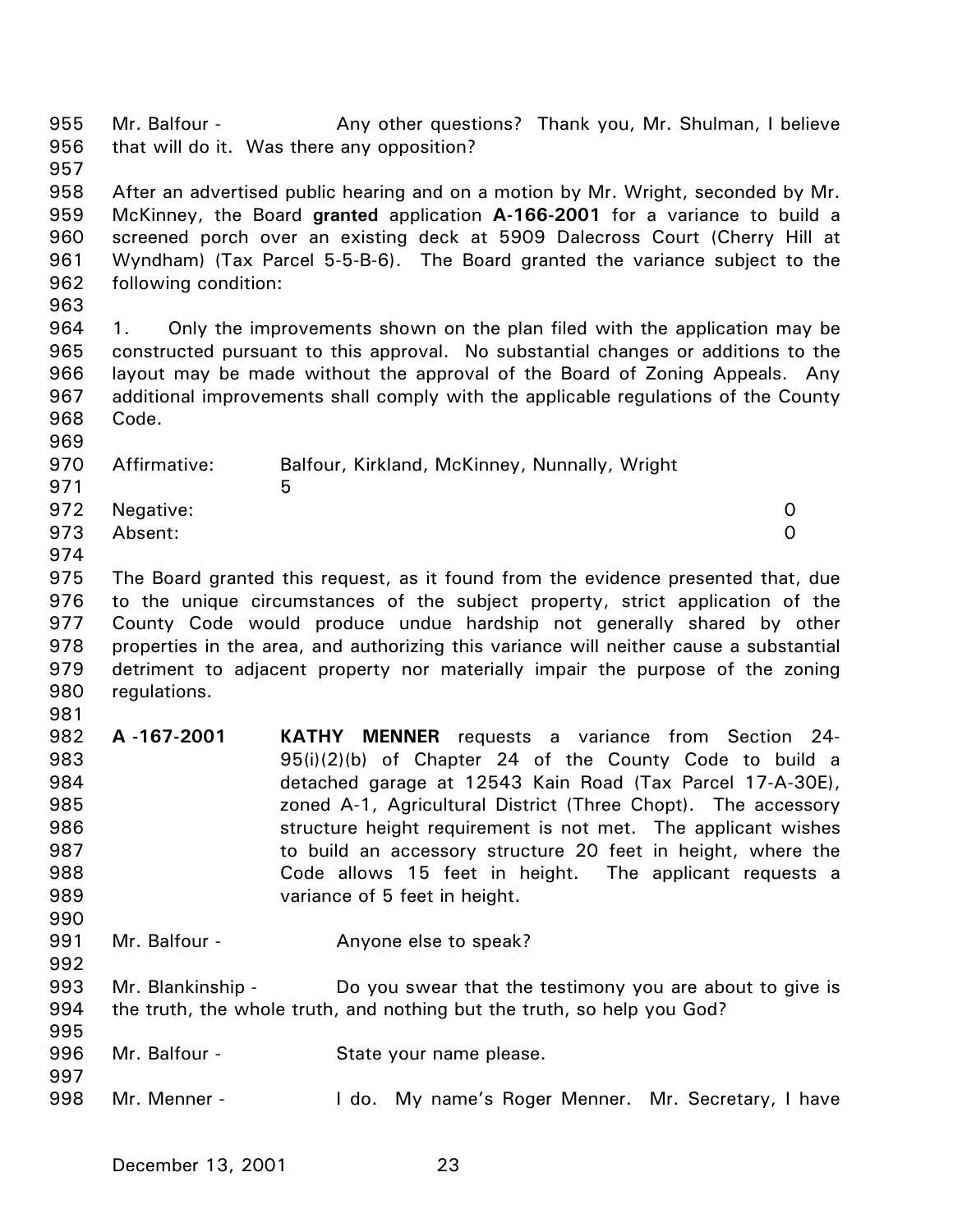something additional for the Board *(handout)*. Members of the Board, the project before you is the second part of 4-part improvements to the home on Kain Road. The first part was to the kitchen, dining room, living room, breakfast room, and utility room, and that was completed about a year ago. The garage, what we're proposing to do, is being done to match the future improvements to the house, and that's where the height conflict comes in. As you can see from the elevation of the house, the house is like a Cape Cod, farm-type house. We're zoned agricultural; it's an acre and a half lot. There will be dormers on the front of the house, and the elevation of the garage pretty much mirrors that. 999 1000 1001 1002 1003 1004 1005 1006 1007 1008

1009 1010 1011 1012 1013 1014 1015 1016 1017 One of the reasons we can't do an attached garage is, there are some site problems. There is a steep bank and some grade problems to the house, where a garage could possibly attach is about 2 or 3 feet below the natural grade. It's kind of been dug out and a bank created, so we would have a water problem, and that would exacerbate that. Also, if you see the picture before you now, the part on the left was the addition that was put on. You can see that that roof line is higher than the older part of the house, and that was because that was set up with the proper floor joists to do the second story on the house. The garage would mirror the house, have hardy plank siding, architectural shingles, that sort of thing.

1018

1025

1028

1031

1033

1038

1019 1020 Mr. Wright- **IS it going to be the same color as the house?** 

1021 Mr. Menner - The Yes, it's going to be the same color – you like that color?

1022 1023 1024 Mr. Wright- Yes, that's pretty. What's located to the rear of your property?

1026 1027 Mr. Menner - The It's about a hundred-acre plot, and it's all wooded area, and on both sides there are empty lots, and they're both wooded also.

1029 1030 Mr. Balfour- The area behind you appears not to be subdivided, just at this point, acreage.

1032 Mr. Nunnally-<br>But you own a 1.5 acre lot, right.

1034 1035 1036 Mr. Menner - The Mussill be 80 feet behind it; from where the garage is there is still an additional 80-some feet.

1037 Mr. Wright- Is that all wooded, between the garage and the rear line?

1039 1040 1041 1042 Mr. Menner - No, not all of it. Some of it we've kind of cleared a little bit when we cleared for the garage. Actually, I guess there weren't really many trees there, and that's where we pushed some of the brush. So some of it is wooded, but not necessarily all of it.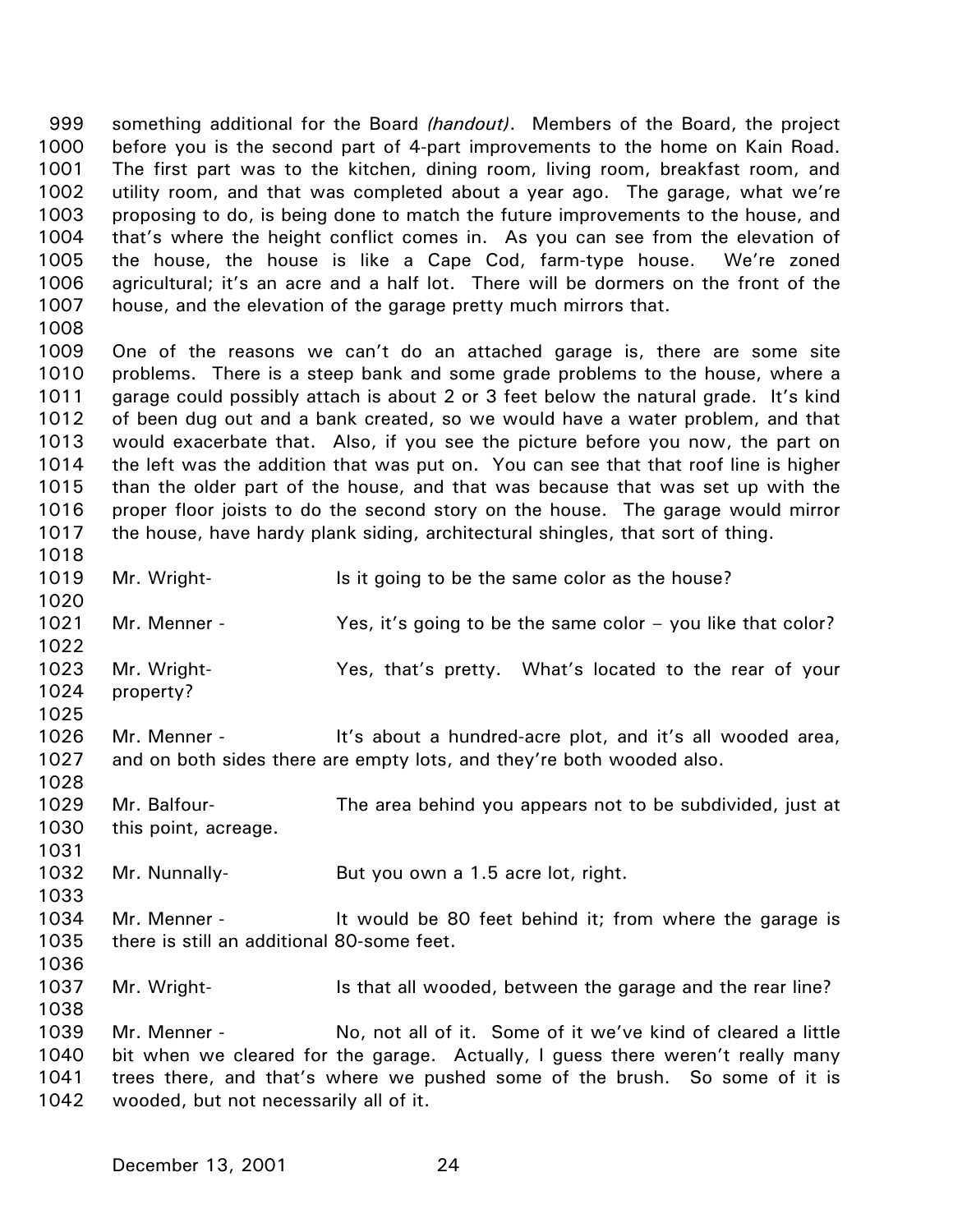1043 1044 1045 1046 1047 1048 1049 1050 1051 1052 1053 1054 1055 1056 1057 1058 1059 1060 1061 1062 1063 1064 1065 1066 1067 1068 1069 1070 1071 1072 1073 1074 1075 1076 1077 1078 1079 1080 1081 1082 1083 1084 1085 1086 Mr. Balfour- From your boundary line back, it's all wooded, I gather. Mr. Menner - Oh yes, it's nothing but thick woods, yes sir. Mr. McKinney - Mr. Menner, what's the upstairs to be used for in this garage? Mr. Menner - Well right now it would just be used for storage, but in the future we plan to finish part of it, just to be like an art studio for my wife or possibly a guest room. Now we're aware that you can't put an apartment above a garage, we're well aware of that. Mr. Balfour - The Any other questions of Mr. Menner? Apparently not. Thank you. After an advertised public hearing and on a motion by Mr. Wright, seconded by Mr. Nunnally, the Board **granted** application **A-167-2001** for a variance to build a detached garage at 12543 Kain Road (Tax Parcel 17-A-30E). The Board granted the variance subject to the following condition: 1. Only the improvements shown on the plan filed with the application may be constructed pursuant to this approval. No substantial changes or additions to the layout may be made without the approval of the Board of Zoning Appeals. Any additional improvements shall comply with the applicable regulations of the County Code. Affirmative: Balfour, Kirkland, McKinney, Nunnally, Wright  $\sim$  5 Negative: 0 Absent: 0 The Board granted this request, as it found from the evidence presented that, due to the unique circumstances of the subject property, strict application of the County Code would produce undue hardship not generally shared by other properties in the area, and authorizing this variance will neither cause a substantial detriment to adjacent property nor materially impair the purpose of the zoning regulations. **A -168-2001 MELINDA AND CHRISTOPHER WILLIAMS** request a variance from Section 24-94 of Chapter 24 of the County Code to attach the existing garage to the existing house at 509 Wadeward Road (Sleepy Hollow Woods) (Tax Parcel 100-6-A-5), zoned R-2, One-family Residence District (Tuckahoe). The minimum side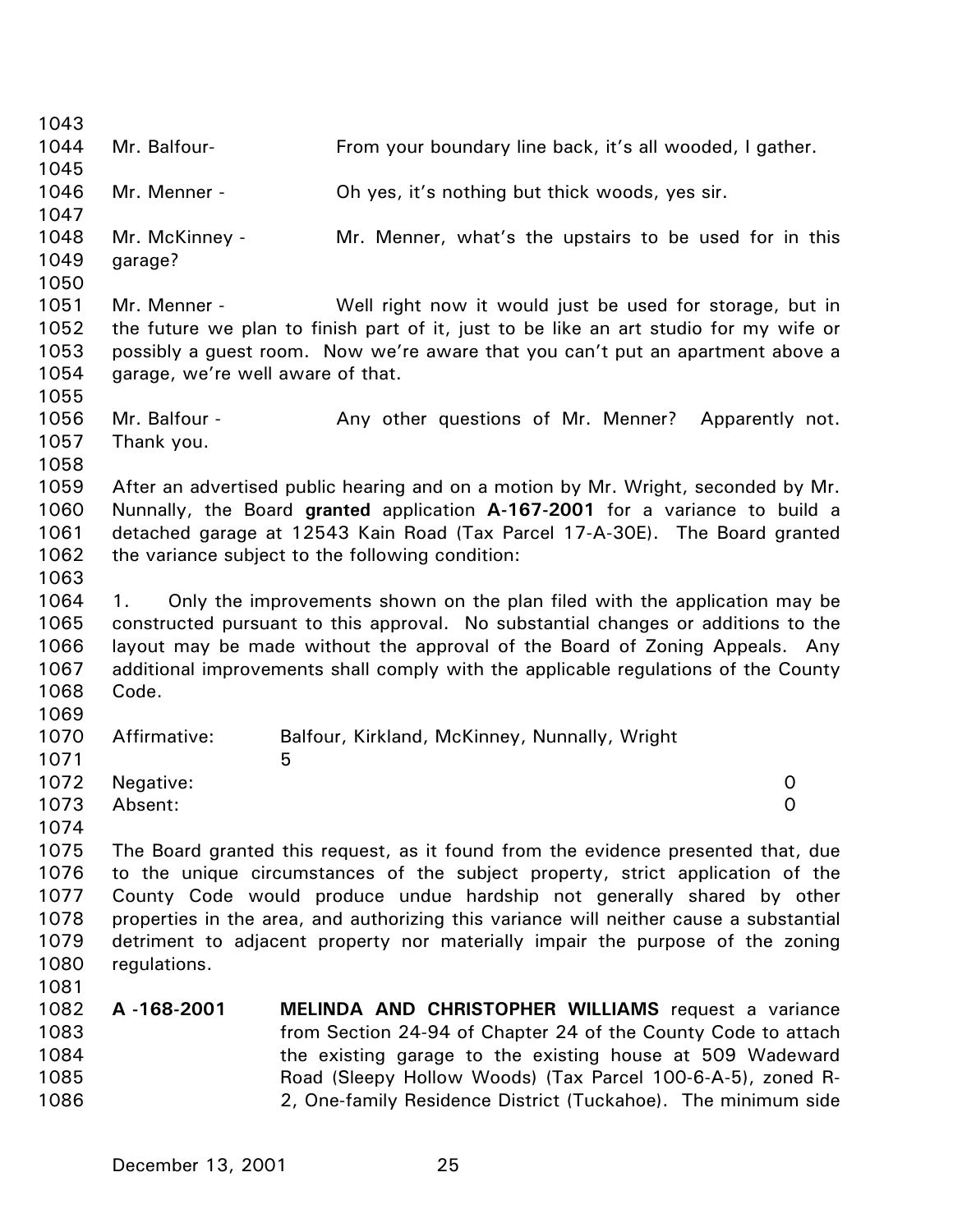1087 1088 1089 1090 1091 1092 1093 1094 1095 1096 1097 1098 1099 1100 1101 1102 1103 1104 1105 1106 1107 1108 1109 1110 1111 1112 1113 1114 1115 1116 1117 1118 1119 1120 1121 1122 1123 1124 1125 1126 1127 1128 1129 1130 yard setback, rear yard setback, and total side yard setback are not met. The applicants have 8.3 feet minimum side yard setback, 23.5 feet total side yard setback and 19.4 feet rear yard setback, where the Code requires 15.0 feet minimum side yard setback, 35.0 feet total side yard setback and 45.0 feet rear yard setback. The applicants request a variance of 6.8 feet minimum side yard setback, 11.5 feet total side yard setback and 25.6 feet rear yard setback. Mr. Balfour - Raise your right hand please. Mr. Blankinship - Do you swear that the testimony you are about to give is the truth, the whole truth, and nothing but the truth, so help you God? Mr. Balfour - Anyone else to speak on the case? Which one of you wants to go first? Ms. Williams - I do. Melinda Williams. Basically the scenario is, when we relocated to Richmond this summer, worked with a realty company, we explained to them that my elderly parents, due to their health, would be relocating with us. We looked at several homes and even had our parents with us. This home was presented to us as a viable option, and we moved here in July. After we'd been here about a month and started investigating, we realized that they could not live in this detached garage if we renovated it. We visited the County and learned that if we attached it with a 10-foot wide breezeway, then the breezeway would go from the garage into the back door, into the kitchen, they would have access to a kitchen, and that 10-foot breezeway would also make it part of our main dwelling. In doing so, we do not meet setback, so we're asking for the variance on all the setbacks. Mr. Balfour- It will run along part of the edge of your driveway, it looks like, is that right? You'd give up part of your driveway? Ms. Williams - The Yes. Which is not a problem, because it's a nice size driveway. Mr. Balfour- **In fact, that's already paved at that point, it looks like.** Ms. Williams - Yes it is paved. Mr. Wright- So nothing would change in so far as the location of the garage in relationship to the other property. Ms. Williams - Thight. That's the problem, we can't move the garage.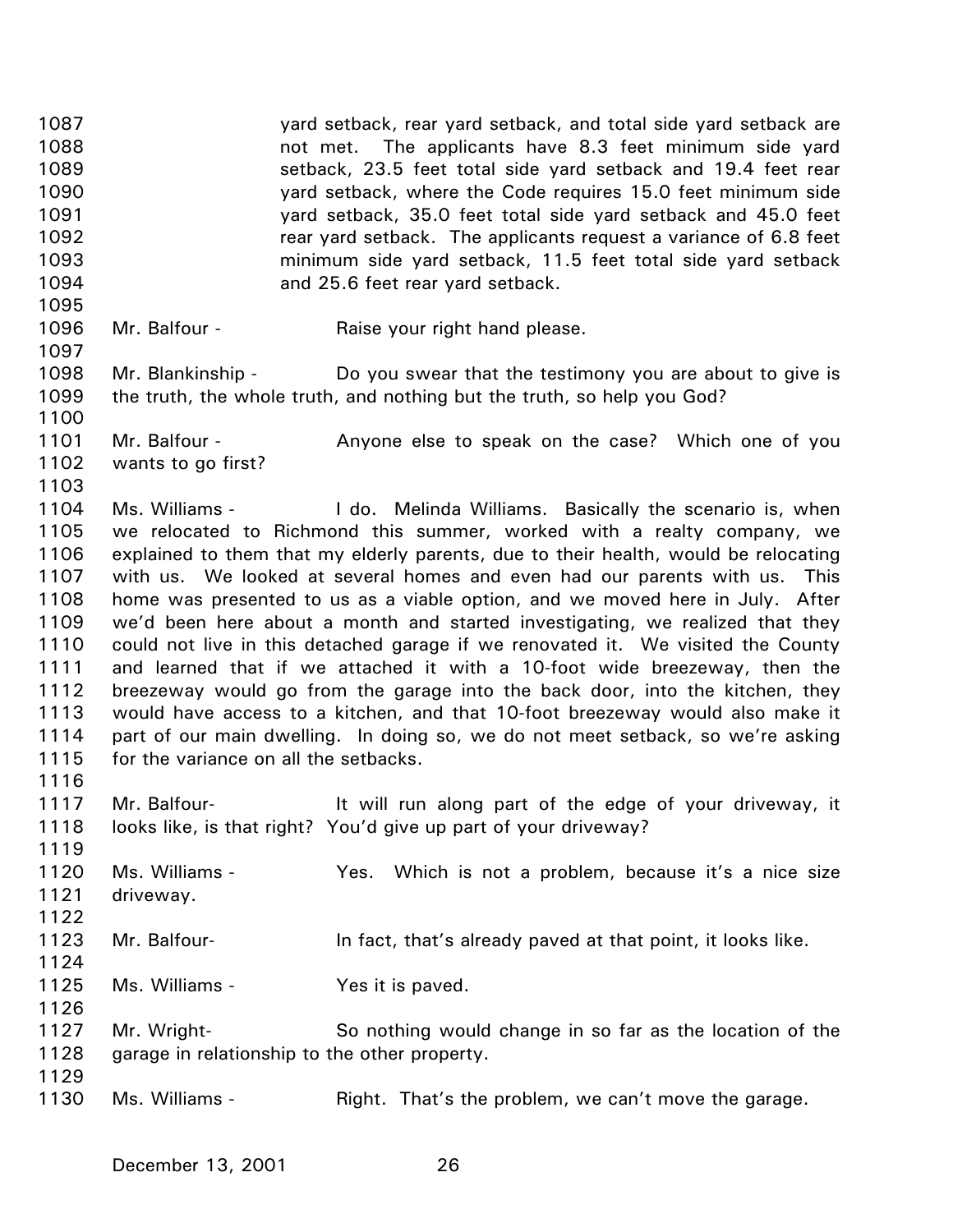1131 1132 1133 1134 1135 1136 1137 1138 1139 1140 1141 1142 1143 1144 1145 1146 1147 1148 1149 1150 1151 1152 1153 1154 1155 1156 1157 1158 1159 1160 1161 1162 1163 1164 1165 1166 1167 1168 1169 1170 1171 1172 1173 1174 1175 Mr. Wright- But when you run the breezeway and attach it, then it becomes part of the main home. Ms. Williams - That's correct, yes sir. Mr. Balfour-<br>
Move your fence around a little bit. Mr. Wright- **As far as your neighbors are concerned, it won't be any** different with respect to the view. They will see the breezeway. Ms. Williams - The Yes, they will see the breezeway, which would be in the materials to match the existing. Mr. Wright- Will it be open on the sides? Ms. Williams - It depends on the cost. We would like it to be closed on the side that faces the driveway, just for aesthetic purposes, to make it look like part of the house, like a continuation of the house. Now whether we would close the side that faced the yard, we would ask an architect or take your advice. We've even considered the side that faces the yard to be a screened in porch even, to make it wider than 10 feet. Mr. Balfour - Any other questions of Ms. Williams? Mr. Williams, do you want to add anything? Mr. Williams - She said it all. She's the speaker for us. After an advertised public hearing and on a motion by Mr. Wright, seconded by Mr. McKinney, the Board **granted** application **A-168-2001** for a variance to attach the existing garage to the existing house at 509 Wadeward Road (Sleepy Hollow Woods) (Tax Parcel 100-6-A-5). The Board granted the variance subject to the following condition: 1. Only the improvements shown on the plan filed with the application may be constructed pursuant to this approval. No substantial changes or additions to the layout may be made without the approval of the Board of Zoning Appeals. Any additional improvements shall comply with the applicable regulations of the County Code. Affirmative: Balfour, Kirkland, McKinney, Nunnally, Wright  $\sim$  5 Negative: 0 Absent: 0